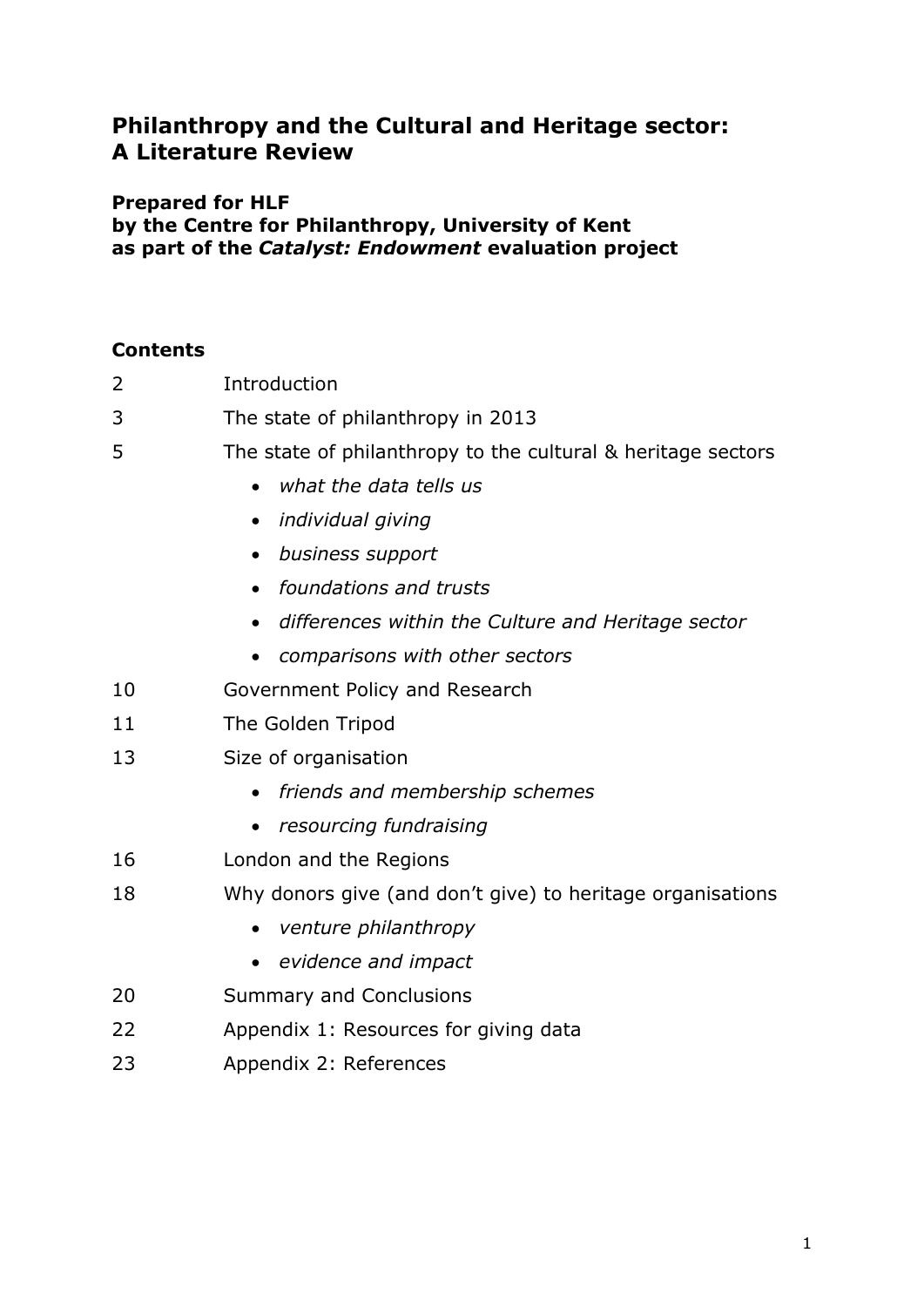# **Introduction**

This literature review provides a summary overview of the current academic and nonacademic research into philanthropy and giving in the cultural and heritage sectors, in the context of quantitative and qualitative data on the state of private giving in the United Kingdom as a whole. In this review we draw on key influential literature and data to describe what has been written on this area, to identify the key areas and themes and to debate and discuss these ideas. This document is intended to be a comprehensive resource for the Heritage Lottery Fund (HLF), its stakeholders and other key audiences.

This review begins by outlining data on the extent and nature of philanthropy and giving in the United Kingdom today. Drawing on data from the National Council for Voluntary Organisations (NCVO), the Charities Aid Foundation (CAF) and the Cabinet Office, we present a picture of a vibrant philanthropic culture supporting a wide range of organisations. The next section focusses in on the cultural and heritage sectors, looking at the extent and nature of philanthropy and giving in the five areas that HLF supports. We also here consider the extent to which philanthropy and giving in these sectors looks different to other areas of charitable giving. We next pause briefly to look at British government policy on philanthropy and giving, and to compare British state support for cultural and heritage organisations with the situation in other national contexts.

The next three sections of this review then look in depth at three themes that emerge from the literature as being of particular significance to cultural and heritage philanthropy and giving:

- (1) the "golden tripod" of funding
- (2) the impact of the size of an organisation and the extent to which it can attract "friends" and resource fundraising
- (3) the impact of an organisation"s location on its ability to fundraise.

The final section considers why donors give to cultural and heritage organisations, looking at the demand for evidence of impact and on the emerging trend for venture philanthropy among high-level donors.

At the end of this review we provide a summary of all the data that is produced on philanthropy and giving in the UK on a regular basis, to provide a convenient resource for locating new data when it is published.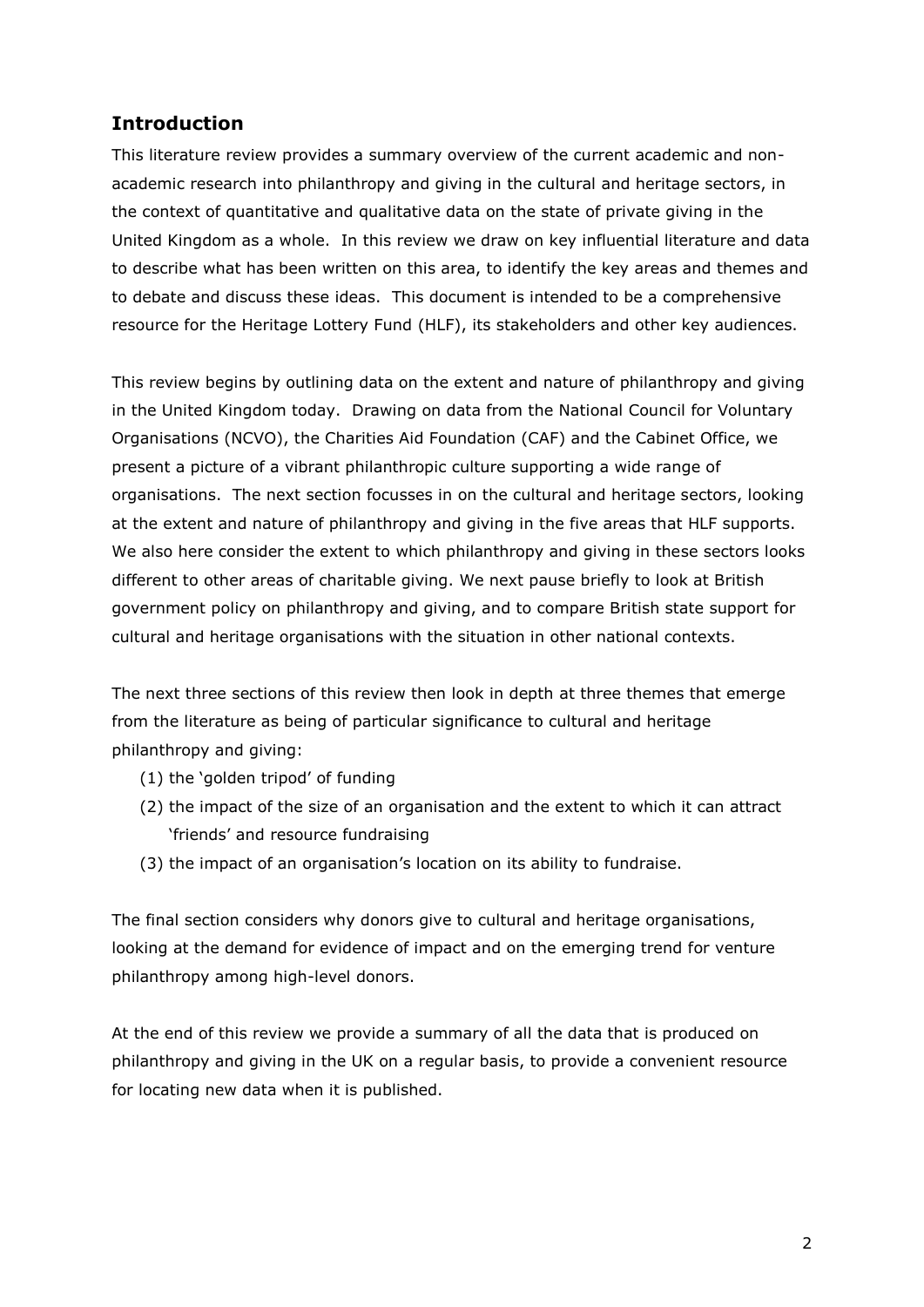# **The state of philanthropy in 2013**

Each year, NCVO and CAF publish *UK Giving*, a comprehensive overview of the current state of giving in the UK. The most recent report (NCVO and CAF, 2012) outlined that according to two key measures (propensity and amount), donations in the UK have fallen in the past three years. The proportion of the population giving to charitable causes in a typical month fell from 58% in 2010-11 to 55% in 2011-12, while the median amount given per donor per month in 2011-12 was £10, down from £11 in 2010-11 and £12 in 2009-10 (NCVO and CAF, 2012). As a result in this decline in both the proportion giving and the amount each donor gives, the estimated total amount donated to charity in 2011-12 was £9.3 billion, a decrease of £1.7 billion in case terms and £2.3 billion in real terms on the previous year. In real terms, then, the estimated total amount donated to charity in 2011-12 was the smallest it has been since NCVO and CAF began collecting the data in this format in 2004-05. The proportion of donors who give small sums of money each month (less than  $£10$ ) has remained similar over the past few years at around 40%, whilst the proportion of donors giving larger sums of £25 or more decreased from 32% in 2010-11 to 29% in 2011-12 (NCVO and CAF, 2012).

The methodology used in the *UK Giving* survey – random probability sampling of 3,000 people per year – means it is highly unlikely to chance upon any major donors. The *Million Pound Donors Report*, funded by Coutts bank and researched and written by the Centre for Philanthropy at the University of Kent, was therefore established to "fill in" data about the top end of giving. As with mass giving, elite giving has seen a drop in recent years – the total value of donations worth  $£1m$  or more was  $£1.6$  billion in the financial year 2006/07 and fell to £1.2 billion in 2010/11 (a real-term drop of £581m), but in contrast to mass giving, the number of individual 7-figure donations has risen over that same period from 193 to 232, indicating an expanded pool of major donors,

Despite some similarities in the general trends found in *UK Giving* and the *Million Pound Donors Report*s, it should be noted that different datasets come up with different figures for the extent of charitable giving, with the Citizenship Survey (Cabinet Office, 2001- 2011) consistently reporting higher figures than those presented by NCVO and CAF. The credibility of giving data has become a source of concern for many<sup>1</sup> and is discussed in a paper published by the Centre for Giving and Philanthropy in December 2012, ironically entitled "Give or take a few billion: the wide confidence intervals around annual

-

 $1$  See for example this analysis of giving data in the charity sector press: http://www.thirdsector.co.uk/Fundraising/article/1160388/Analysis-sector-divided-fallindividual-giving/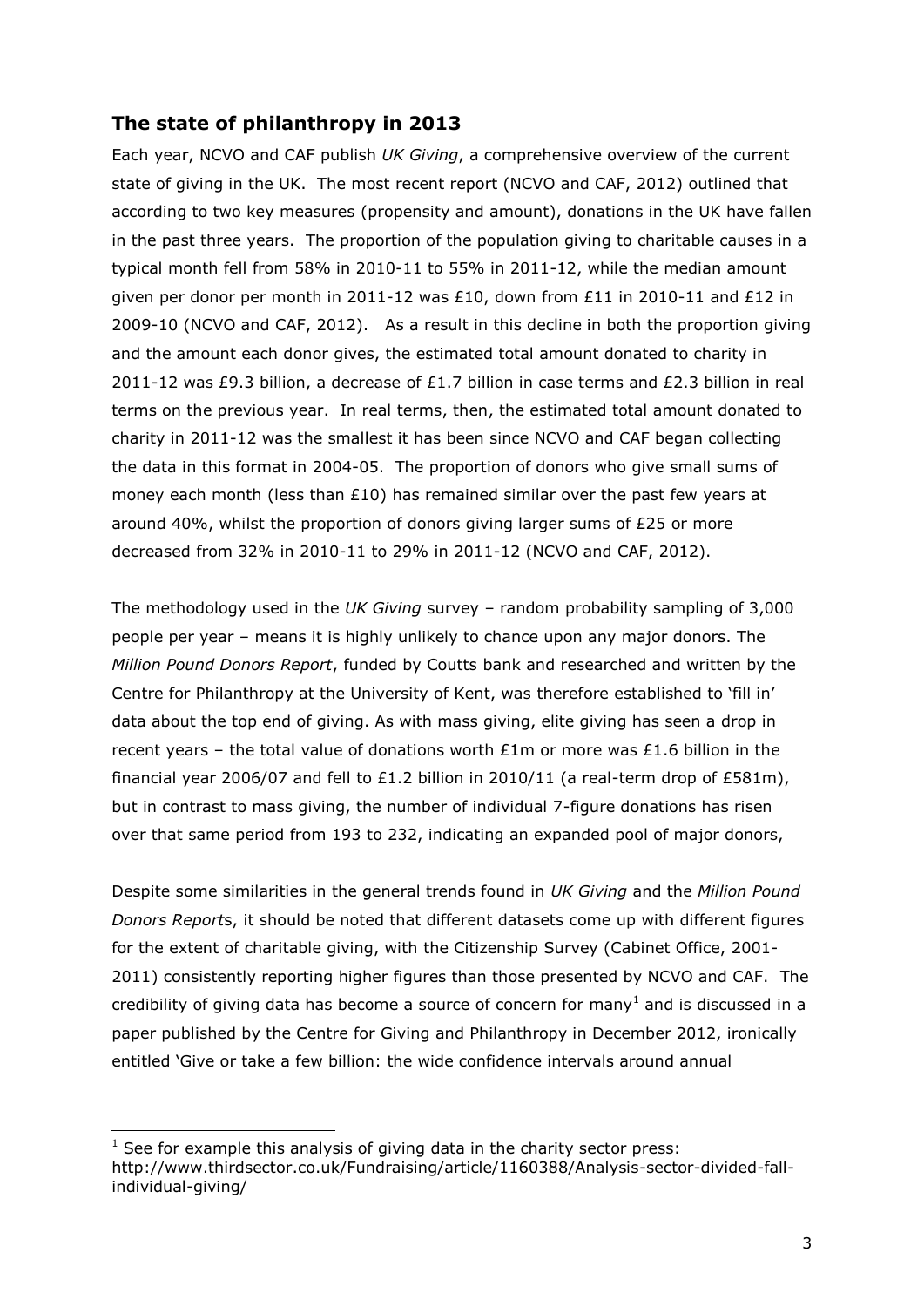estimates of charitable donations in the UK $^2$ . Whilst the resources available for research and quality control are clearly important factors, different findings are also a product of the way in which questions are asked, as discussed in relation to giving and volunteering by Rochester et al (2012), who conclude that it is not sensible to seek definitive data, rather to treat each dataset with caution as to how it was collected.

There is greater consensus on the characteristics of givers. Notably in terms of gender, there is an enduring imbalance, with 58% of women donating to charity monthly compared to 52% of men in 2011-12, continuing a trend found in each year that NCVO and CAF have collected this data. Women also give higher donations on average than men, although this gap closed in 2011-12 with women donating on average £11 compared to £10 for men (NCVO and CAF, 2012). There are also differences in the extent of philanthropy and giving between different occupational groups. Over the years of the NVCO and CAF data, individuals in managerial and professional occupations have been more likely to give and more likely to give more than those from other groups. However, the past year has seen a significant fall in the average monthly amount donated by managerial and professional donors, falling from £20 in 2010-11 to £17 in 2011-12, while those in routine and manual occupations have continued to give on average £8 a month (NCVO and CAF, 2012).

In terms of what donors give to, medical research (33% of donors), hospitals and hospices (30%) and children's charities (23%) consistently figure in a range of datasets as being the most popular among donors, with the environment (5%), sports (3%) and the arts (1%) being the least popular according to the 2012 NVCO and CAF report. We will return in the next section to the relatively small proportion of philanthropic donations that go to cultural and heritage organisations, and the trends within this broader theme.

-

 $2$  This paper is freely available online

http://www.cgap.org.uk/uploads/Briefing%20Notes/CGAP%20BN10%20give%20or%20t ake%20a%20few%20billion.pdf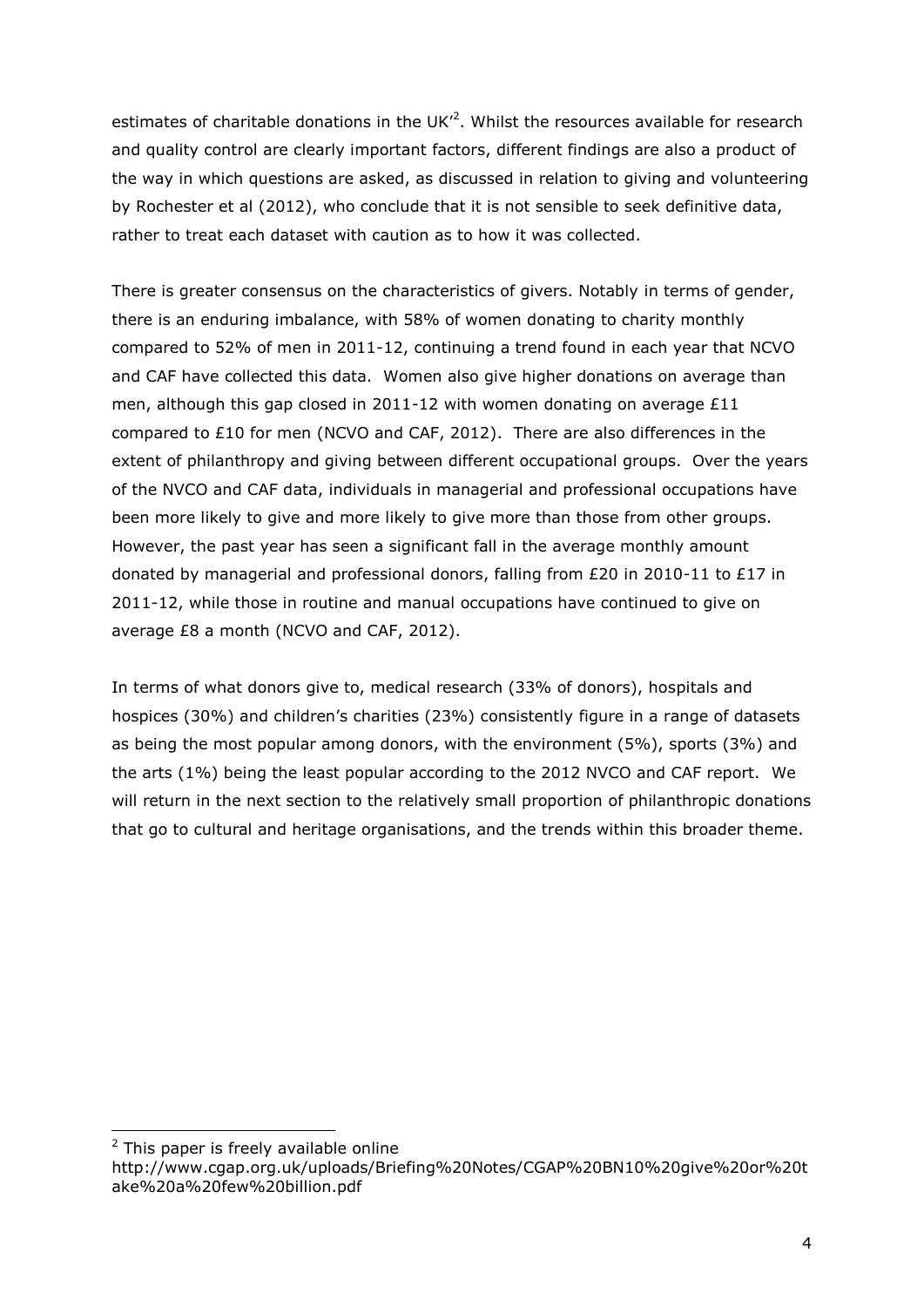### **The state of philanthropy to the cultural and heritage sectors**

#### *What the data tells us*

Srakar and Čopič (2012), in an analysis of private giving to arts and heritage in Eastern Europe, note that there are three types of private giving to cultural and heritage organisations. The first is *individual giving*, which is all those donations made by individuals with the aim of helping fund the work of a cultural or heritage organisation. *Business support* is the second type of private giving and includes direct investment in the arts, sponsorship of projects or events and, corporate donations. The third type of private giving is support from *foundations and trusts*, which tends to involve donations from intermediary institutions which are legally constituted and are supported by private endowments (Srakar and Čopič, 2012). In 2009-10, only 16% of the cultural sector"s funding came from private sources, the total value of this amounting to an estimated £658m (Mermiri, 2011). Individual giving was the most significant of the three types of private giving during this period, with 55% of private income coming from individual donations, with business support and foundations and trusts contributing around a quarter each. We next explore these three types of donation in turn.

#### *Individual Giving*

Individual giving accounts for 55% of private income – 8% of the total income of cultural and heritage organisations overall – and its total value more than doubled between 2000 and 2010 (Mermiri, 2010). However, the recession of the late 2000s saw this upward trend reverse somewhat, with a 7% fall between 2007-08 and 2008-09 and a further 4% fall between 2008-09 and 2009-10 (Mermiri, 2011). A recovery of sorts has taken place, with a rise of 6.5% between 2010-11 and 2011-12, with the total value of individual donations rising to an estimated £372.9m (Arts and Business, 2012). In terms of the value of individual donations to cultural and heritage organisations, the majority are for relatively small sums. Research by Ana Gaio of City University, London conducted in 2009 found that 27.7% of donations were for under £5 while a further 41% were for between £6 and £100. Donations in these ranges would be described as low-level donations. There are also, however, a significant number of mid-value donations, with 16.1% of donations being worth between £101 and £300 and a further 4.6% between £301 and £1,000. Donations of over £1,000 are generally seen to be high-level donations, with Gaio finding that 9.3% of all individual donations to cultural and heritage organisations were for between  $£1,001$  and  $£9,999$  and a further 1.3% were of over £10,000 (Gaio, 2009).

#### *Business Support*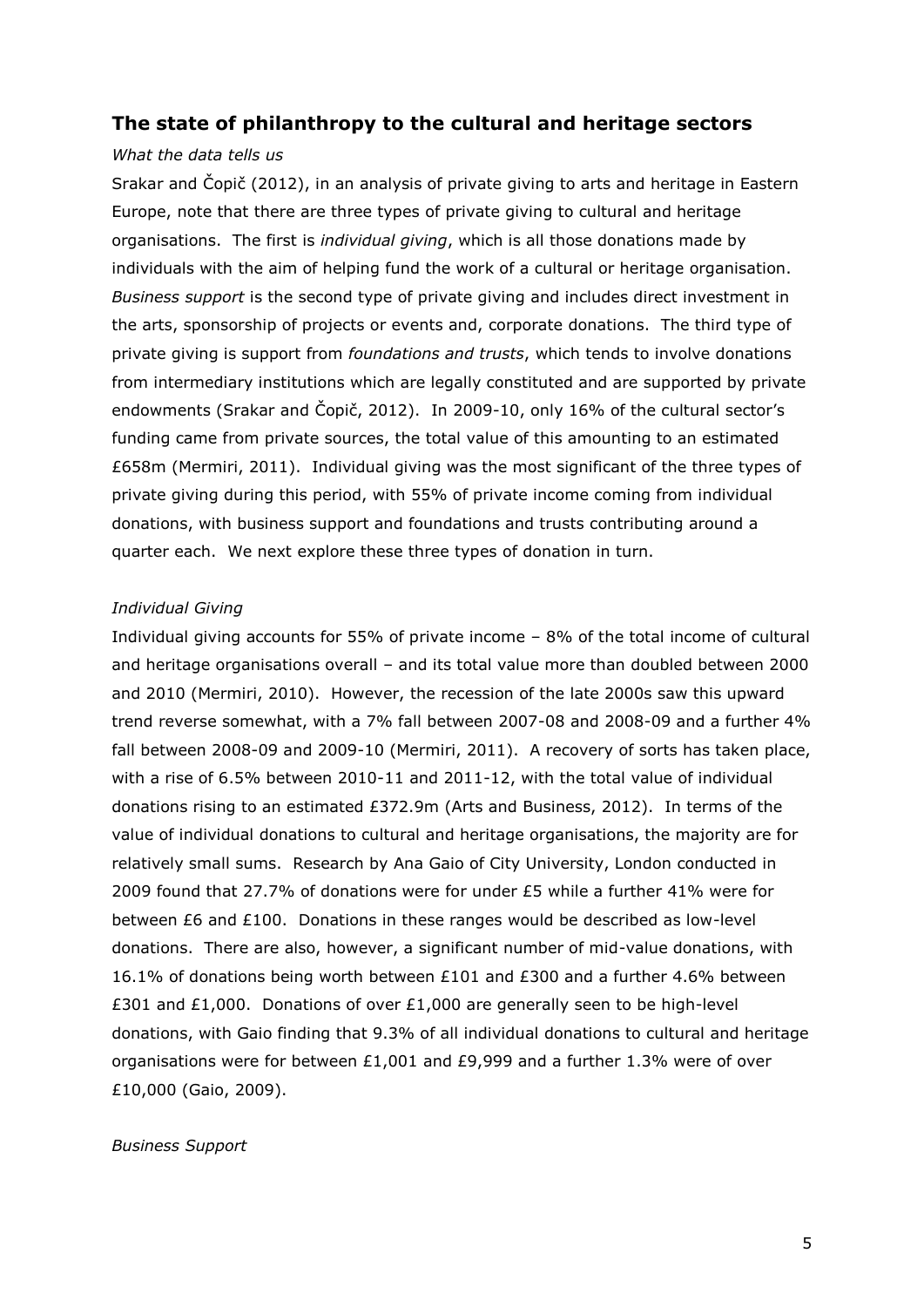Business investment in cultural and heritage organisations has been falling since 2007- 08, with a fall of 11% in 2009-10 to £144 million. Because of these three consecutive years of falling business support for cultural and heritage organisations, the total value of this support was in 2009-10 lower than it had been in 2004-05 (Mermiri, 2011). The average value of business support differs significantly between different sizes of recipient organisation – business investments received by large cultural and heritage organisations were worth a mean of £349,000 in 2009-10, while the mean value of business support to small organisations was £5,000 (Mermiri, 2011).

### *Foundations and Trusts*

The value of foundation and trust support to cultural and heritage organisations is increasing – between 2010-11 and 2011-12, trust and foundation support increased by 15.8% (Arts and Business, 2012). In observing this increase, the authors note that it is too early to tell whether this increase represents a shift by trusts and foundations towards funding cultural and heritage organisations or whether it represents an increase overall in their grant giving as a reflection of increasing need in England as a result of government funding cuts (Arts and Business, 2012). Either way, they conclude that such an increase is likely to be well in excess of the performance of the endowments that fund trusts and foundations, and that as such this increase in funding is potentially unsustainable (Arts and Business, 2012), although of course this does not account for flow-through funds or spending out foundations.

### *Differences within the Culture and Heritage sector*

The data in the previous section, and indeed the majority of the data produced on cultural and heritage organisations, does not differentiate between giving to different types of cultural and heritage organisation. HLF, however, identify five types of cultural and heritage organisation to whom their funding programmes are directed, as described in the following list, with the total value of HLF funding from 1994-2012 in parentheses:

- 1. Historic buildings and monuments (£1,883m)
- 2. Museums, libraries, archives and collections (£1,432m)
- 3. Land and biodiversity (£1,049m)
- 4. Industrial, maritime and transport (£400m)
- 5. Cultures and memories (£258m)

In terms of private investment in these different types of organisation, the largest amount of private investment, around 32%, went in 2009-10 to heritage organisations, though this figure is particularly skewed by a very small number of extremely large organisations with very lucrative membership schemes. It is worth noting, though, that Mermiri's (2011) definition of heritage organisations covers a more limited range of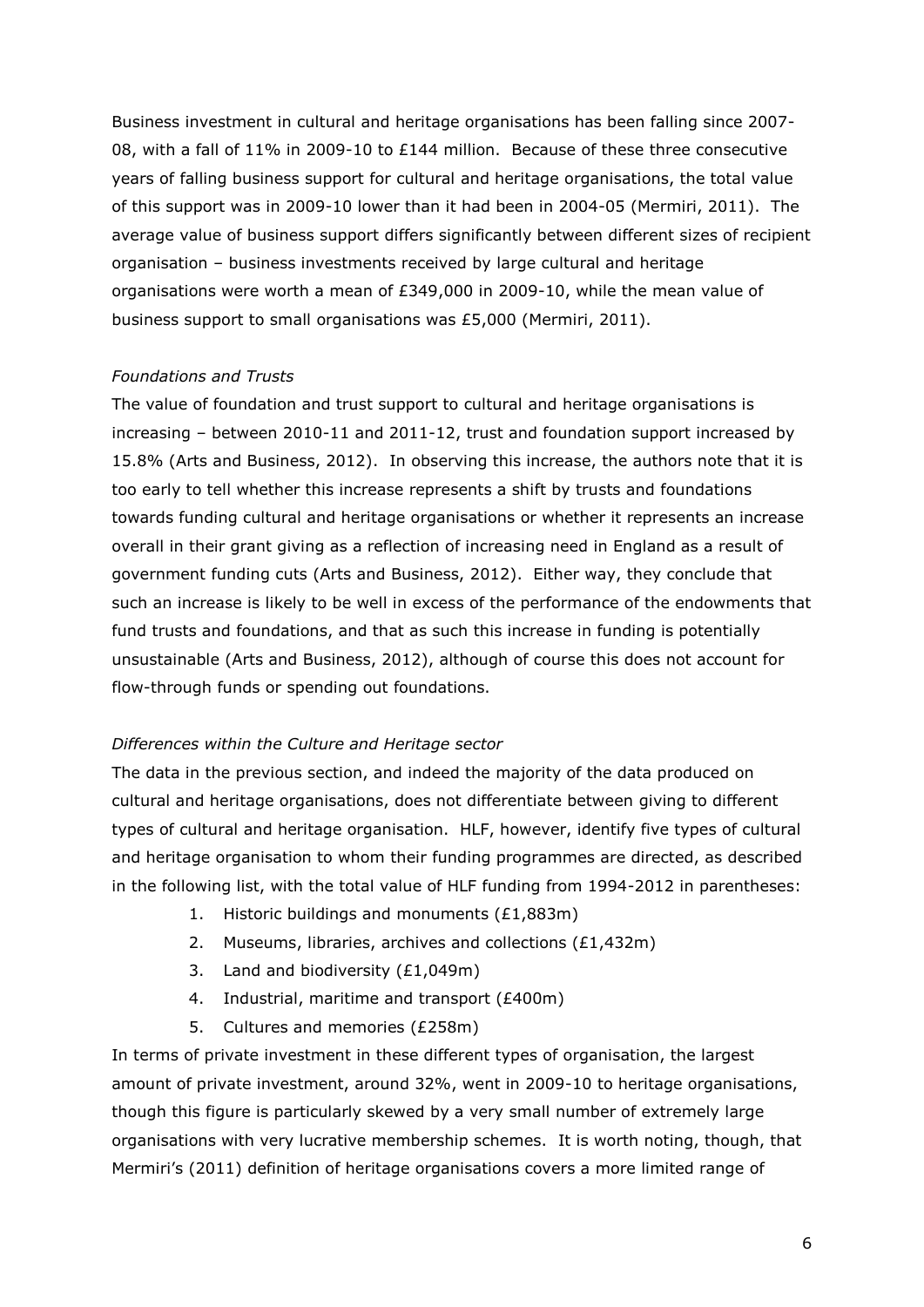organisations than HLF"s remit, mostly concerning organisations within HLF"s historic buildings category and not covering museums. These are covered in other categories by Mermiri (2011), with the next most popular areas within the cultural and heritage sector after heritage organisations being museums and the visual arts (Mermiri, 2011).

It has been suggested that different types of private investment (Srakar and Čopič, 2012) prefer different forms of cultural or heritage organisation. O"Hagan and Harvey (2000) suggest that business supporters tend to prefer supporting museum exhibitions, theatre and the visual arts, all of which provide them with venues in which they can entertain clients and attract publicity. For individual donors and trusts and foundations, Méndez-Carbajo and Stanziola (2008) suggest, the picture is less clear, with more diverse funding patterns based on the personal interests and passions of individuals and trustees. Engagement in cultural or heritage activities as a hobby or interest may dictate where individuals or trusts and foundations donate, as well as awareness created by well-run fundraising campaigns (Andreoni and Payne, 2003). Gaoi (2009) argues that the very different audiences that different cultural and heritage forms attract influences the extent and nature of the private support they receive. For example, audiences for community arts and film/video tend to have different audiences in terms of age, education, socio-economic profile than from more traditional artforms such as portrait galleries. Gaio (2009) does not, however, explore what these differences are and how they impact on funding. As such, these findings are tentative and there is a need for more research into such differences.

There have been some suggestions (see Wilkerson, 2012) that donors to cultural and heritage organisations may take the safe option, a phenomena which Wilkerson terms "*The Frog and Toad Problem*" (p.205), whereby donors seek safe and popular offerings rather than riskier, more alternative works. However, Mermiri (2010) had previously argued against this perception, arguing that due to their entrepreneurial nature, highvalue donors were often more likely to take risks and encourage innovation. Therefore Mermiri (2010) argues that the "frog and toad problem" is a "*groundless generalisation*" (p.25) with no evidence that private funding encourages conservative or dull cultural and heritage projects.

#### *Comparisons with other sectors*

We saw previously that NCVO and CAF data suggests that cultural and heritage organisations receive a small proportion of the total amount of private investment in charitable organisations. Two main arguments have been made for why this may be the case. The first is that in a competitive market for charitable giving, where different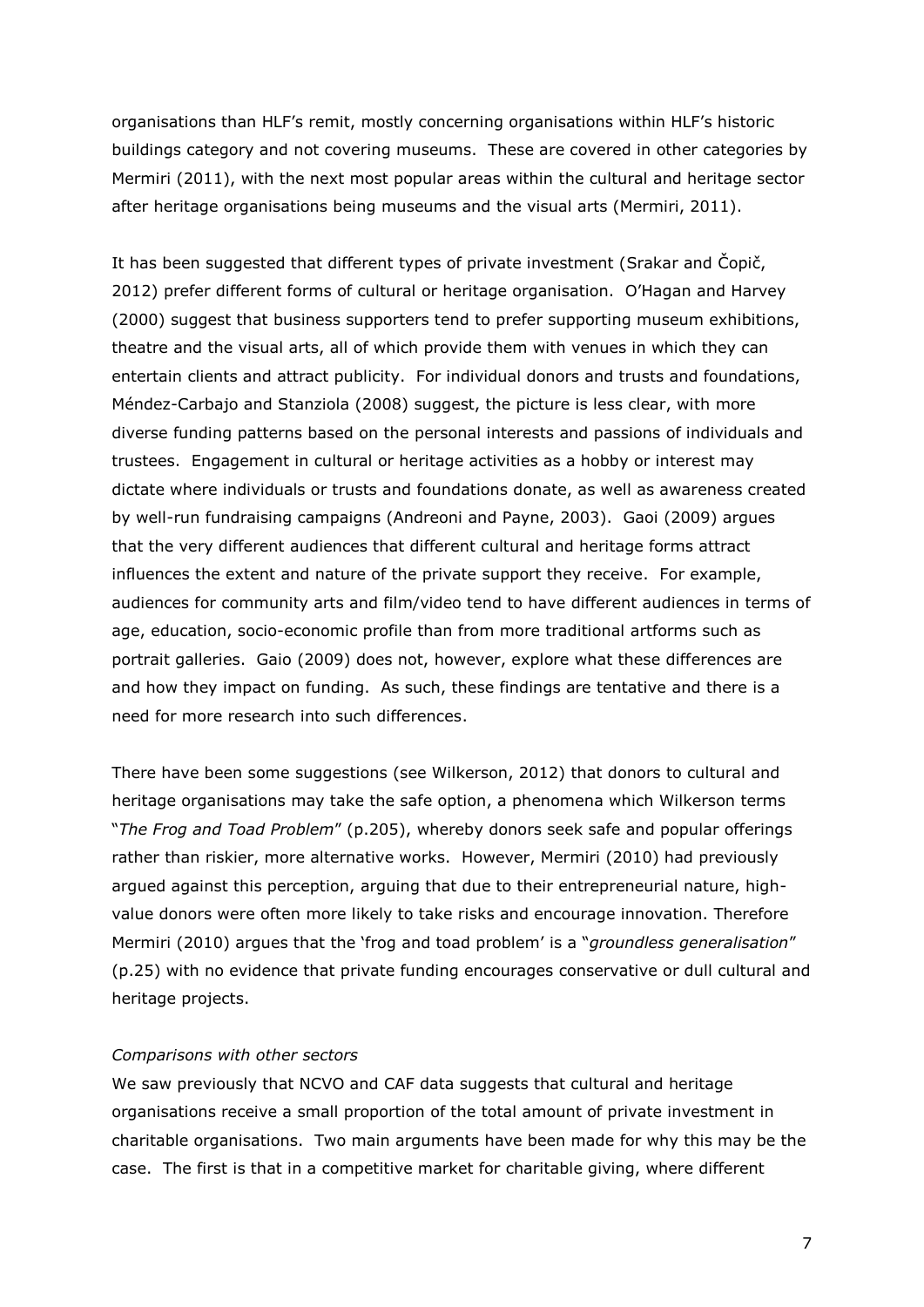organisations must make the case for why they receive donors" scarce resources, donors" preferences are more likely to be directed towards organisations which fulfil basic needs, rather than towards the provision of cultural or heritage goods (Bertacchini et al, 2011). The other argument is that because cultural and heritage organisations in the United Kingdom have historically received substantial funding from the state, donors are less inclined to support it because they see this as being the state's role. Indeed, research by the Department for Culture, Media and Sport (2005) suggests that:

"*54% of people will not give to charities that "get enough financial support from government" and 27% of people say that there is no point in giving money to charities that are strongly supported by government*." (DCMS, 2005: 64)

While debates around whether state funding causes crowding-in or crowding-out are discussed later in this review, Mermiri (2011) considers that both of these explanations play a part in the trend for cultural and heritage organisations receiving a smaller proportion of private donations than organisations working in other areas.

There has also been some work conducted on whether it is different groups of the population who donate to cultural and heritage organisations. The 2007 *Helping Out* report (Low et al) is the most comprehensive dataset on giving and volunteering in England and Wales, although as it uses 2005 Citizenship Survey data it reports far larger proportions of donors than the NVCO and CAF reports. It indicates that cultural and heritage organisations are supported by a far more gender-balanced donor group than other sectors of the charitable sector: a greater proportion of women donate to almost every sector with the exceptions of conservation, environment and heritage, sports and exercise and hobbies, recreations and clubs. In terms of arts funding, *Helping Out* indicates that female donors slightly outnumber male donors (Low et al, 2007). Income of donors plays a role too: The most popular causes for both mainstream (household income under  $£150k$ ) and high-income (household income over  $£150k$ ) donors are those which undertake medical research, hospitals and hospices and children and young people. Animal charities are also popular for mainstream donors but less so for highincome donors. In terms of HLF"s areas, environment and heritage is slightly more popular among high-income donors, with 27% of high-income donors giving to causes in this field, compared to 25% of mainstream donors. For arts organisations this difference is more pronounced, with 14% of high-income donors giving to the arts compared to 7% of mainstream donors (Bagwell et al, 2013).

The tendency for higher-income donors to support cultural and heritage organisations can be seen in the disproportionately high number of extremely large donations that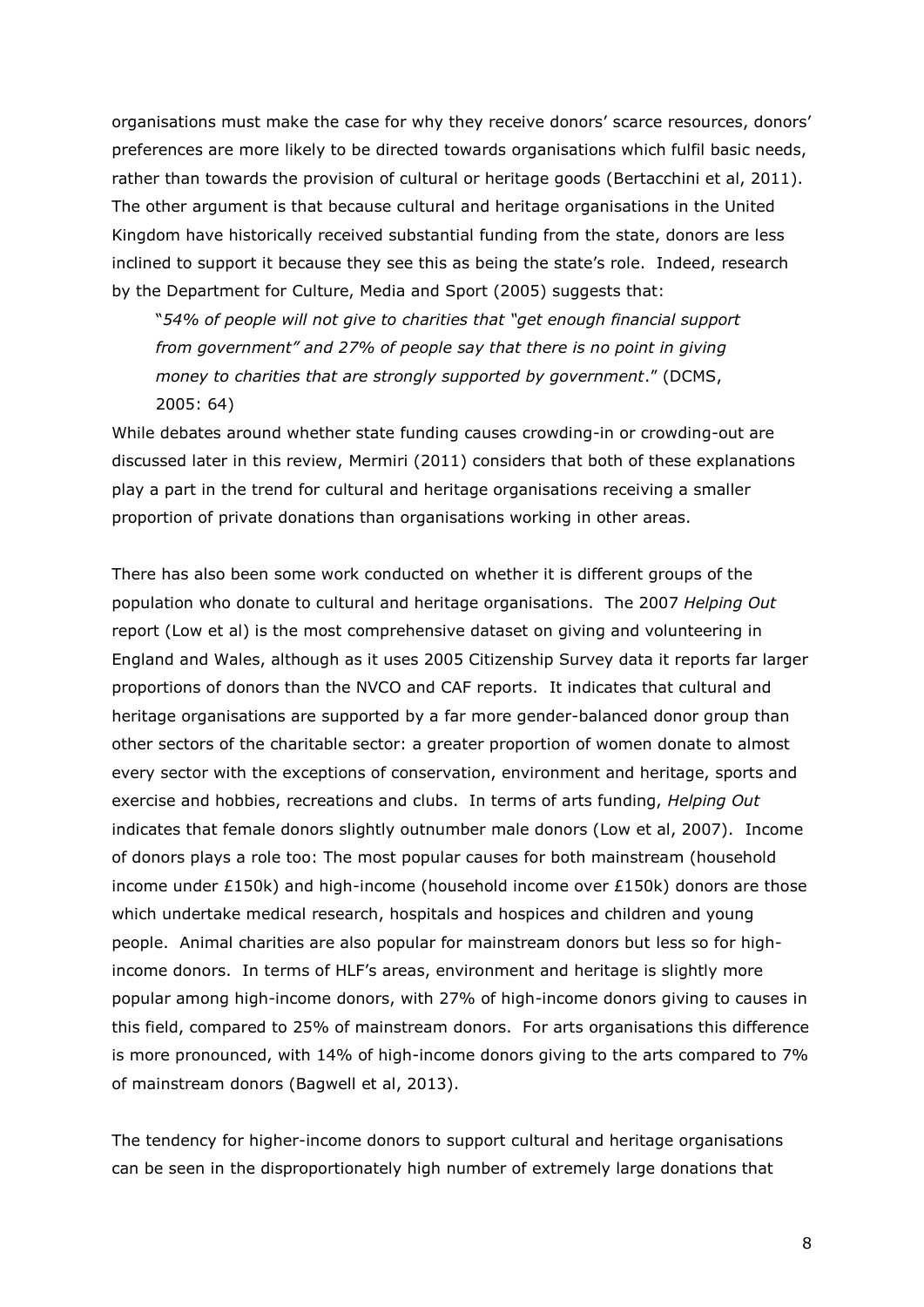organisations in these fields receive (DCMS, 2005; Mermiri, 2011). The *Million Pound Donors Report* (Breeze, 2012) highlights the value of these significant donations to the sector – there were 30 donations of over 1 million pounds to arts and cultural organisations in 2012, worth a total of £109m, placing the sector third on the list of recipients after foundations and higher education institutions. Unlike the preferences of individuals donors as a whole, for million pound donors arts and culture ranks well above health, human services animals, overseas aid or religious organisations (Breeze, 2012). These elite givers are more inclined to support capital projects or new programmes rather than provide unrestricted funds to support core costs, and cultural and heritage organisations offer the scope for them to do this and to leave a lasting legacy with their donation (DCMS, 2005).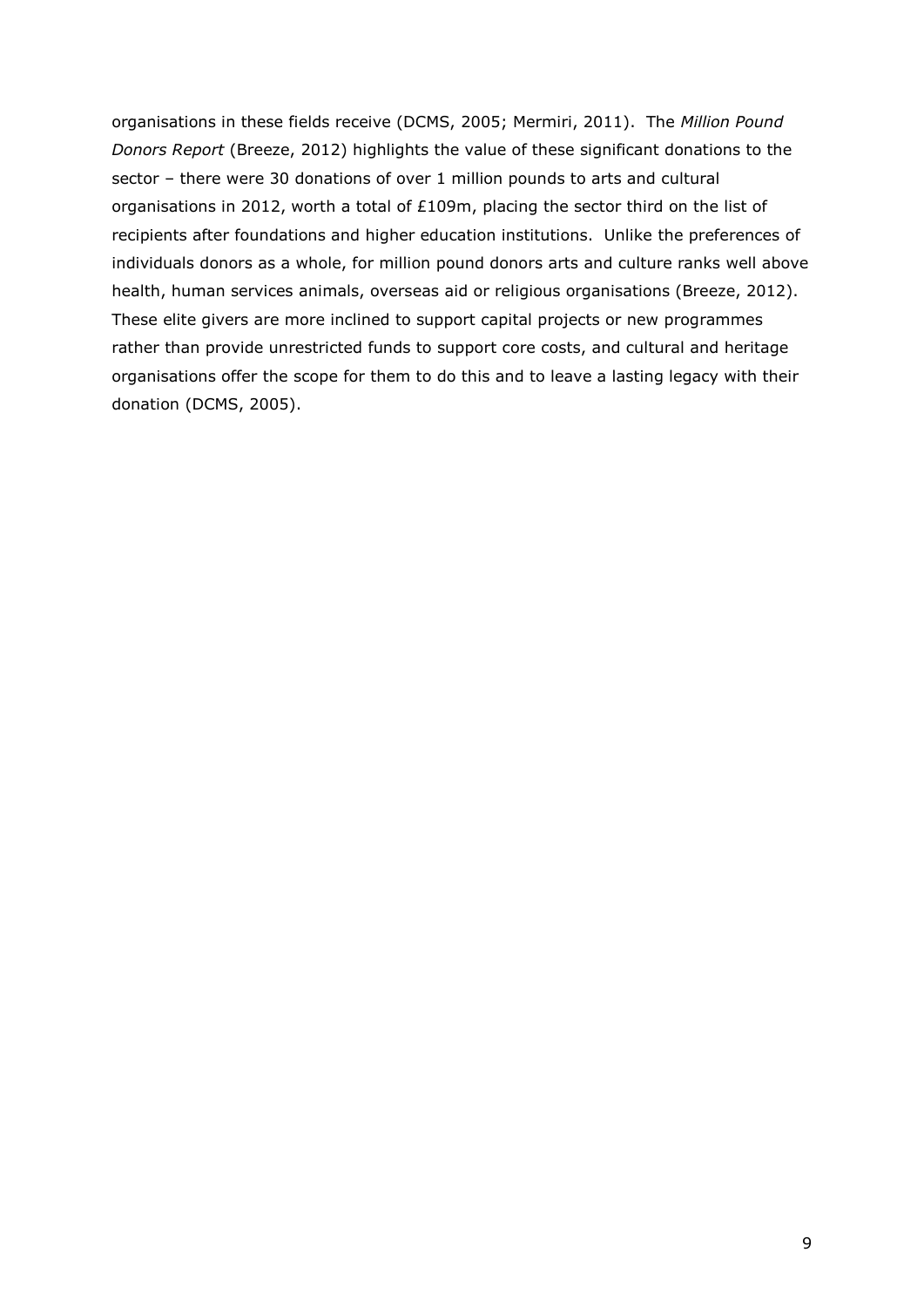# **Government Policy and Research**

This section very briefly compares government funding of culture and heritage organisations in the United Kingdom with that in the United States and within continental Europe. In the US, public funding for cultural and heritage organisations is low, and when it does occur is often politically contentious. Wilkerson (2012) reports that for many US cultural and heritage organisations, receiving 10% of their funding from government sources is unusual, with one or two per cent more common. This is in contrast to continental Europe, where financing of cultural and heritage organisations is primarily from the state, with private giving to such organisations somewhat rarer (Srakar and Čopič, 2012). The UK lies somewhere in the middle of these two models. In 2000-2001, long before the budget cuts resulting from the recent recession, voluntary organisations working in the fields of arts, culture, sport and recreation were the third largest recipients of government funding (DCMS, 2005). This funding comes from both central and local government, with the Local Government Association (LGA) stating in 2011 that support for culture and heritage organisations was a billion pound concern for local authorities, with this support helping to finance a total of 1,099 theatres, concert halls, arts centres and museums and galleries (DCMS, 2011). Supporting theories of crowding-in, rather than of crowding-out, the LGA argue that local authority subsidies for culture and heritage are often used to leverage match funding from private donors or lottery funds. Indeed, such is the belief in the existence of a crowding-in effect, that it is feared the local authority cuts to spending on arts and culture will cause a "double whammy" (p.26) of funding cuts due to a reduction in both local authorities funds and those that matched them (DCMS, 2011).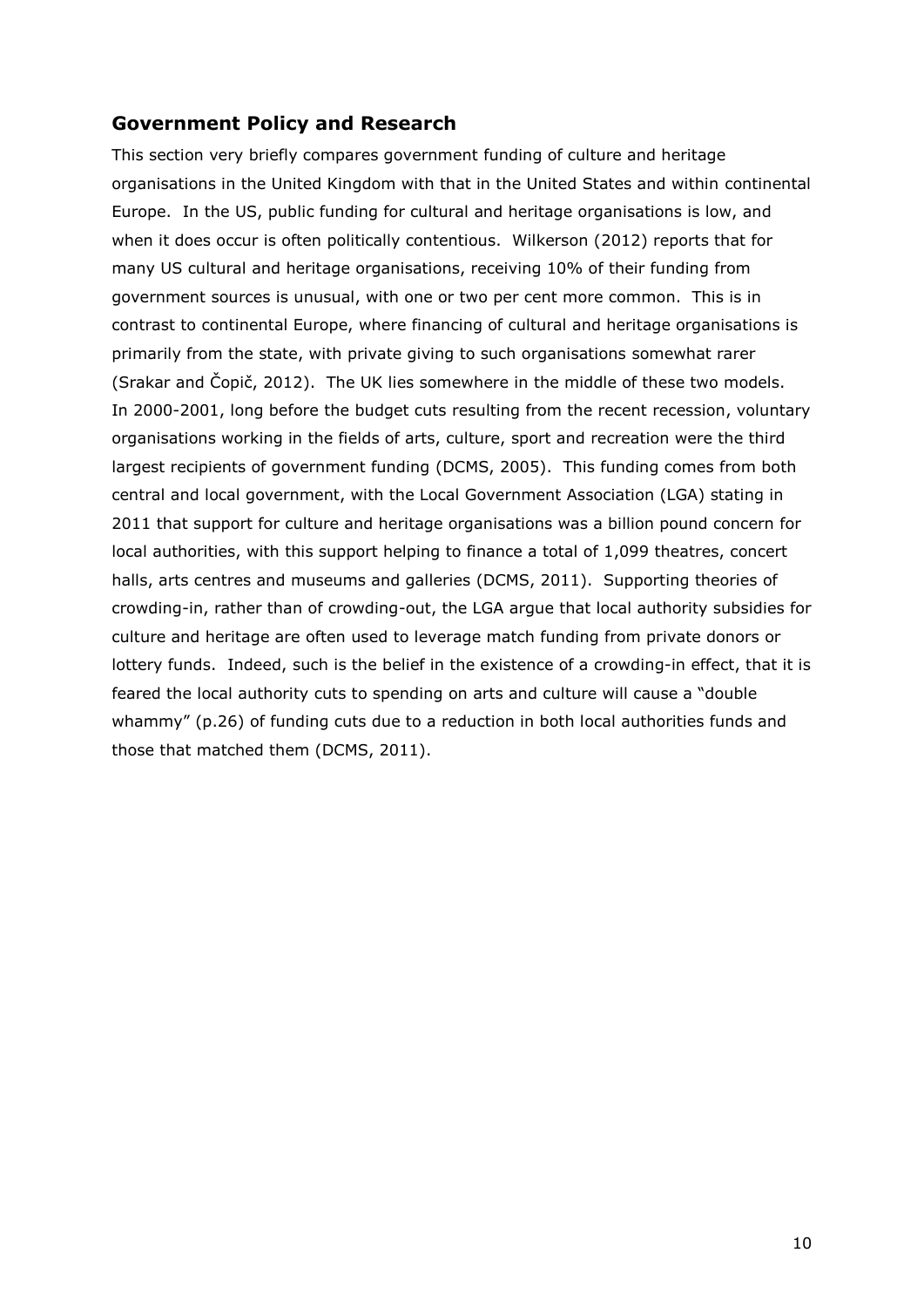# **The Golden Tripod**

We have seen in the previous sections that for the United Kingdom's culture and heritage organisations, government funding plays a significant role in the make-up of budgets, while private donations play a less significant role. Mermiri (2011) argues that the golden standard – or "*golden tripod*" (p.258) – of culture and heritage organisations is to be in receipt of broadly equal amounts of income from public funding, private investment and earned income. Having a golden tripod funding model will, it is argued, make organisations resilient to economic challenges and make them more creatively autonomous, allowing for innovation in a context of stability (Freshminds, 2008). As such, Staniziola (2011) argues that empirical research has highlighted the importance of funding diversification as part of any cultural and heritage organisation"s financial sustainability strategy. Government too supports this model of funding, with DCMS (2011) noting that most culture and heritage organisations operate a mixed funding model of state income, private investment and earned revenue, and reiterating their support for this model.

However, Arts and Business" analysis suggests that in practice few British organisations achieve this golden tripod (Mermiri, 2011). Acorss the culture and heritage sector as a whole, public funding accounts for an average of 51.5% of organisations' income, with earned income accounting for 36.5% and private investment making up the remaining 12% (Spedding, Tuchner and Gerolymbos, 2012). The Campaign for Private Giving (2008) argues that falling state subsidies in the performing arts have led to an increase in the importance of the other two spokes of the golden tripod, with the proportion of income coming from public sources falling from 51% in 1980 to 36% in 2008. There has been an assumption that public funding is crucial to the golden standard tripod of arts and culture funding, with falls or increases in public funding causing the other two spokes to increase or fall. However, research by Mermiri (2010) suggests that this correlation is not as strong as had been believed (Mermiri, 2011). Indeed, Stanziola (2011) argues that their empirical research finds some evidence that public funding crowds out other sources of funding. Srakar and Čopič (2012) are less certain, reporting that it is unclear whether public and private funds crowd-in or crowd-out one another, but they argue that if they do indeed crowd-in, then government budget cuts will likely have a negative impact on other forms of funding. This contradicts rhetoric around projects like the Big Society, which argues that private investment of time and money will flow to projects when state support is withdrawn (Srakar and Čopič, 2012). It is unclear, then, whether public funding crowds-in or crowds out private donations to culture and heritage organisations. Nonetheless, Merimiri (2010) argues that given the significant proportion of culture and heritage organisations' funding that comes from the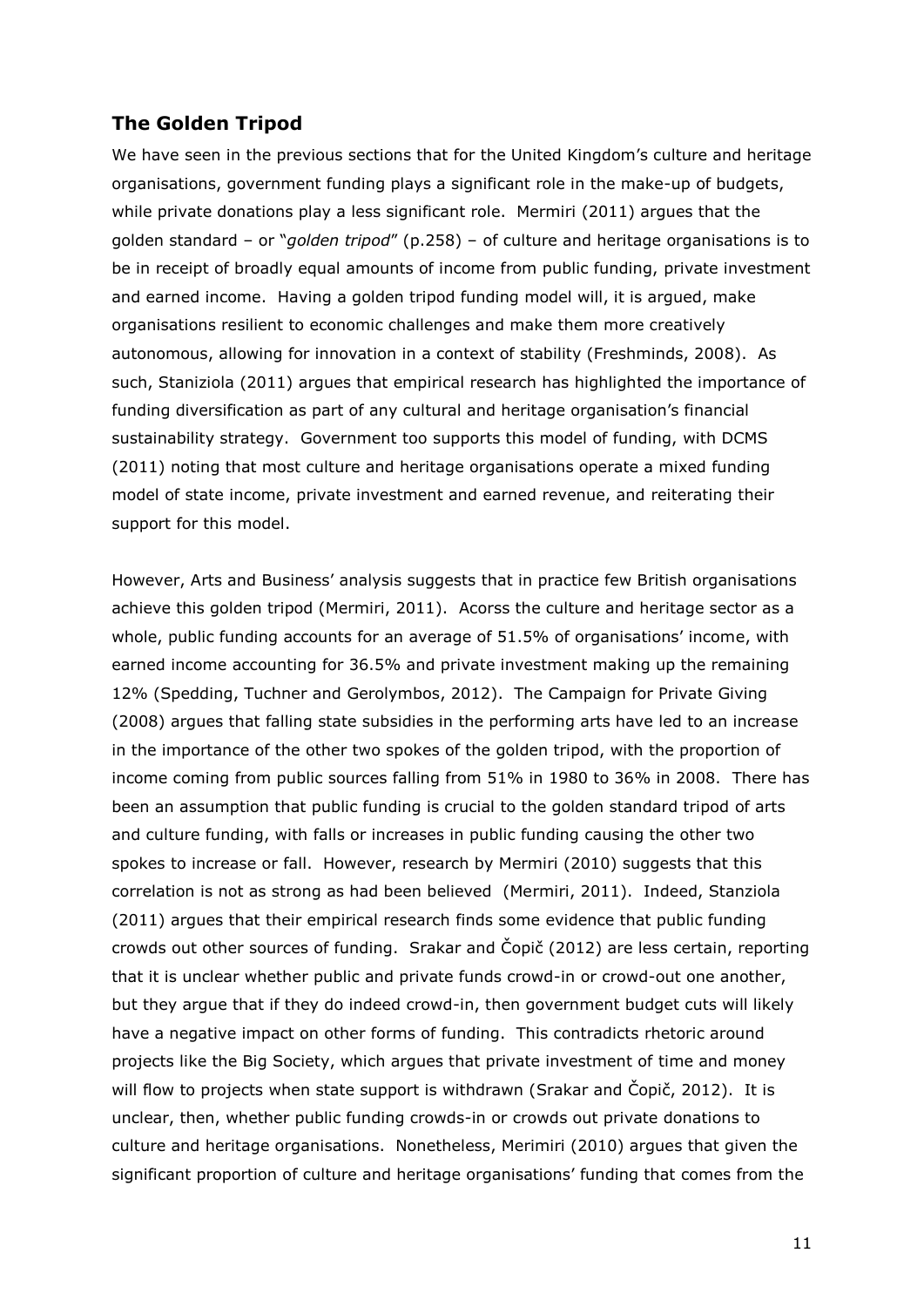state, a 25% to 40% decrease in this could lead to a 13% to 21% decrease in overall income, or £500m to £900m of budget cuts across the sector. With private investment currently making up a small proportion of funding models it is unrealistic, Mermiri (2010) argues, to expect this to make up for the potential decrease in public funding.

Partnership funding is seen by funders and funded organisations as a way of increasing the value of donations and ensuring funding from a range of sources, consistent with a golden tripod approach. In order to explore the partnership funding situation, HLF commissioned ECROYS to investigate the partnership funding situation of a sample of HLF-funded projects. A key finding of the report was that 83% of partnership funding has been secured, although only just over half of the organisations surveyed had secured all of the required partnership funding (ECROYS, 2013). While many organisations have been successful in attracting partner funding, a significant number have not.

It is worth briefly noting that the golden tripod is specific to the British context - in other national contexts where the state plays a lesser (United States) or greater (continental Europe) role, a tripod would not be the most appropriate model.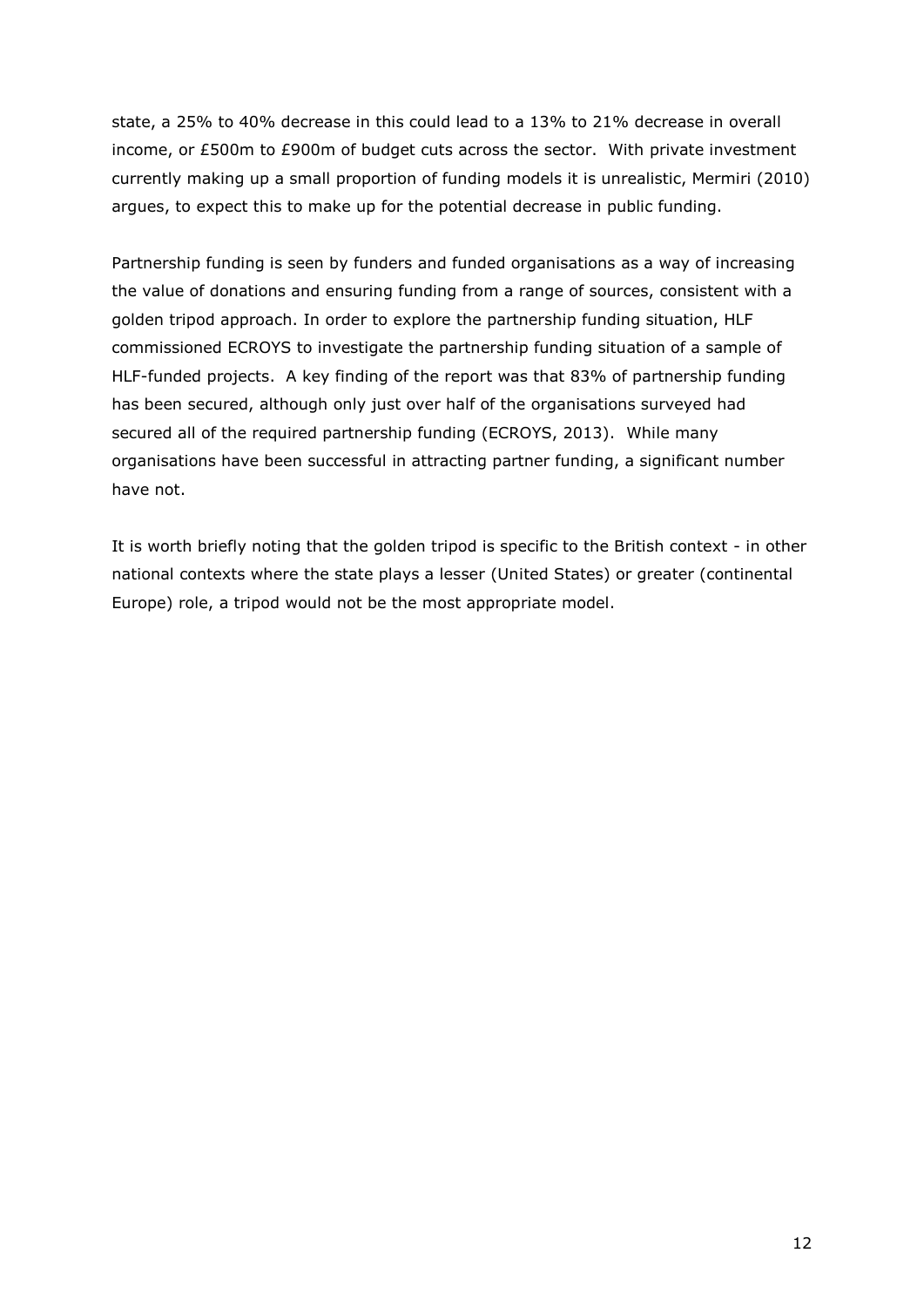## **Size of organisation**

This section explores the extent to which the size of a culture or heritage organisation impacts on the nature of the funding it receives. A large majority of private investment in culture and heritage goes to the very largest organisations, with 72% going to major organisations and a further 15% going to large organisations. Just 2% of private investment goes to small cultural and heritage organisations (Mermiri, 2011). For individual giving – one of three components of private investment – this pattern is even more pronounced, with 88% of individual giving going to major organisations (Mermiri, 2011). As Mermiri (2010) outlines,

"…*the difference in levels of individual giving received by large and small organisations is vast, with large and major organisations (with an annual turnover of £1m+) receiving approximately £351m from individuals, as opposed to medium and small organisations (with an annual turnover of under £1m), which collectively received around £12m*." (Mermiri, 2010: 15)

Méndez-Carbajo and Stanziola (2008) corroborate this, arguing that private funding is concentrated on a few very large cultural and heritage organisations, most of whom have an annual turnover of more than £5 million. Evidence given to the DCMS committee on funding culture and heritage also made this point, with many respondents stating that private investment is significantly harder to attract for smaller organisations who cannot offer high profile advertising or 'blockbuster productions'. This section now looks at two particular ways in which the size of an organisation impacts on its ability to fundraise: friends and membership schemes and the resources needed to fundraise.

#### *Friends and membership schemes*

Around half of individual giving to culture and heritage organisations comes from friends and membership schemes, with Mermiri (2011) putting the figure at 49% of total individual giving and Arts and Business (2012) estimating the figure to be 57.7%. In monetary terms, this amounts to some £227m being given to cultural and heritage organisations through friends and membership schemes in 2010-11 (Spedding, Tuchner and Gerolymbos, 2012). These friends and membership schemes take different forms. Probably the best known is The National Trust, which has 3.8 million members and makes 31% of its overall income from membership subscriptions (DCMS, 2011). This figure dwarfs other organisations in the sector, but smaller membership schemes can be just as valuable. Breeze (2012) presents a case study of the Courtauld Institute of Art, which has three different "circles" of giving, depending on the amount donated and with benefits that reflect the size of donation: the Directors" Circle is for those individuals who have donated at least £5,000 in the last year, the Patrons' Circle for those who have given at least £2,500 and Associates Circle for those who have given at least £500.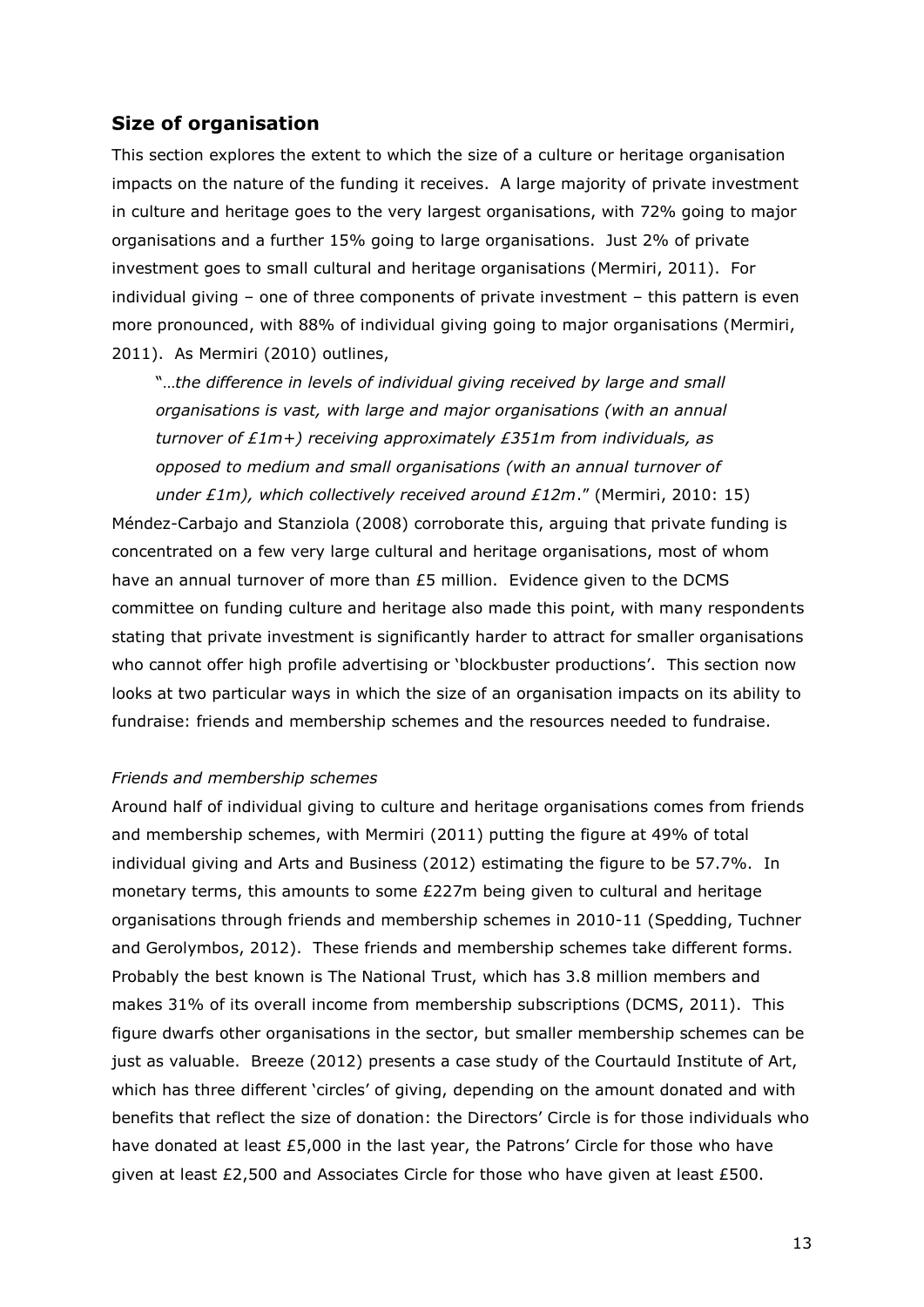The value of membership schemes is at least three-fold. Firstly, they give the organisation a solid income steam that is not dependent on state funding or the whim of donors (Arts and Business, 2012). There is also a belief that individuals who belong to membership schemes are more likely to also make donations (Gaio, 2009). This leads onto the next perceived benefit, that being a member underlines on the part of the individual an on-going commitment to the organisation, bringing individuals into regular contact and making them more likely to donate, as connection with an organisation makes donating far more likely, argues Gaio (2009). Thirdly, the generally low entry cost of membership schemes (although higher-cost membership ranks may be available) means that organisations are often able to attract a large number of friends and members, allowing a wide range of potential donors to show their commitment to organisations. The benefits of these schemes explain why Harrow et al (2011) found that many large organisations already have such schemes in place, while the majority of those that did not have friends or membership schemes in place had future plans to develop them.

#### *Resourcing Fundraising*

In a climate of recession and government budget cuts, significant numbers of culture and heritage organisations are investing in fundraising, with increased fundraising efforts reported by 73% of organisations as a response to on-going financial challenges (Mermiri, 2010). This is in line with 70% of organisations expecting that private investment from all three sources will become of greater importance in the years to come, and therefore needs to be resourced accordingly (Mermiri, 2010). The DCMS (2011) committee on funding culture and heritage organisations argues that organisations should be encouraged to become more commercially aware and work to attract private investment. However, they recognise that this will be challenging for some smaller organisations for whom the time and resources required to research and attract private investment is likely to be beyond their capacity (DCMS, 2011). This fear that smaller organisations lack the resources to compete with larger organisations in the scramble for private investment is outlined by Harrow et al (2011) when reflecting on their empirical research,

"*One of the major challenges, especially for smaller organisations, was the availability of resources to develop and maintain a donor cultivation strategy. This related both to the availability of funds that could be used to initiate and invest in donor cultivation strategies and, more importantly, to issues about staff skills and capacity*." (Harrow et al, 2011: 11)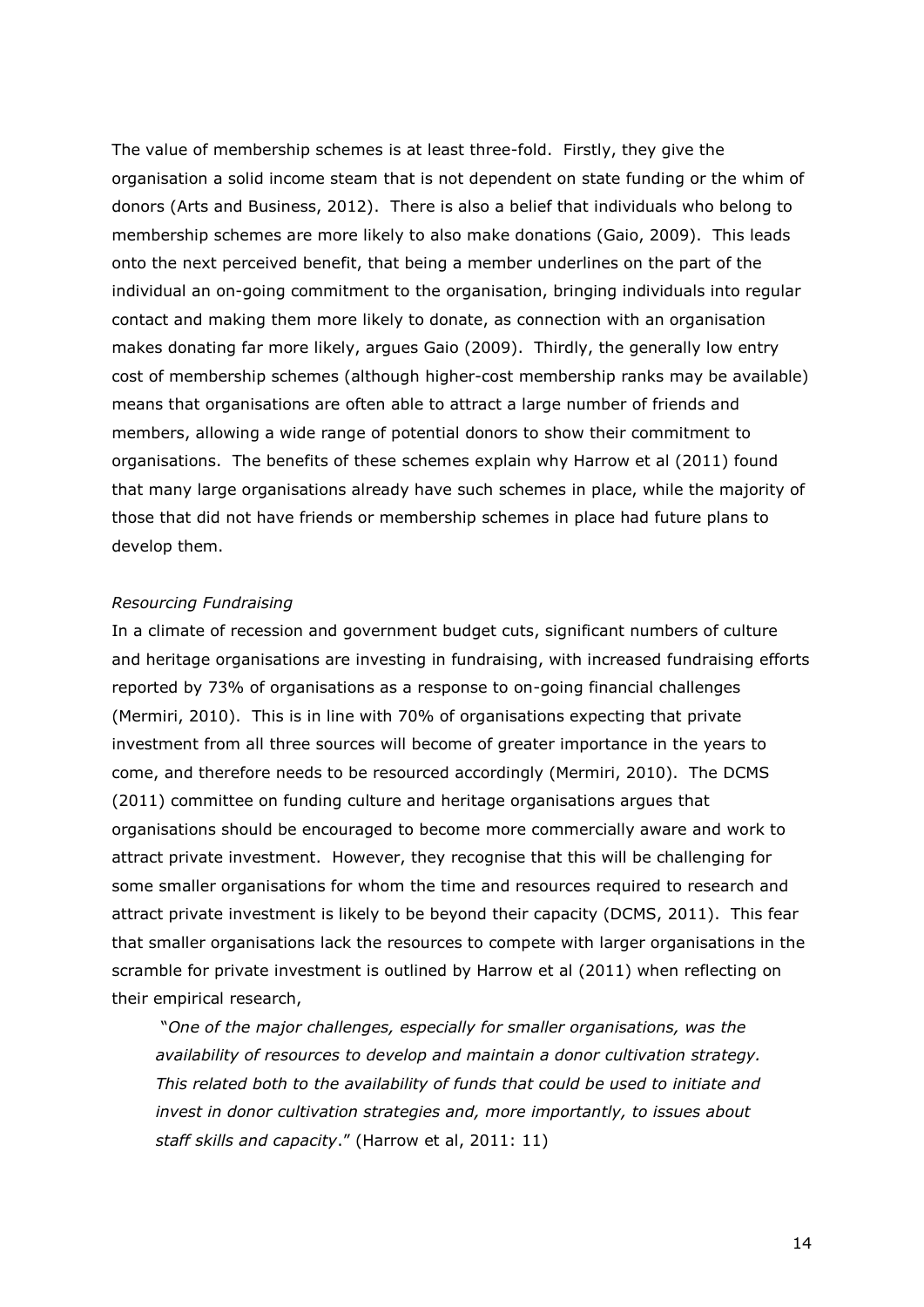Fundraising from private individuals, particularly from the major donors who dominate in the culture and heritage sector, is time-consuming and expensive and many small organisations – where often "*one person has to do everything*" (Harrow et al, 2011: 16) – often simply do not have the resources to cover this. However, issues in who resources and supports fundraising are not limited to smaller organisations. Harrow et al (2011) argue that failings of management often mean that organisations are not clear who is in charge of making contact with potential donors: development staff, fundraising departments, marketing, finance, customer relations or some other department?

It is clear that the resourcing of fundraising is important to attracting donors. Gaio (2009) asked donors to reflect on their first ever donation and how it was initiated. 40% of donors had first been recruited by a direct approach from an organisation, either through personal communication or through communication by direct mail, in a performance programme or on an organisation"s website. A further 25% were recruited through attending an event or performance, meaning well over half of donors initially donated because of an approach of some sort from an organisation. If smaller organisations lack the capacity to invest in fundraising, this can clearly have a potentially seriously impact on their ability to fundraise from private sources.

The Catalyst programmes' focus on building fundraising capacity in the arts and cultural sector, funded by both Arts Council England and Heritage Lottery Fund, sister projects to Catalyst:Endowments, were established to tackle the problem described above.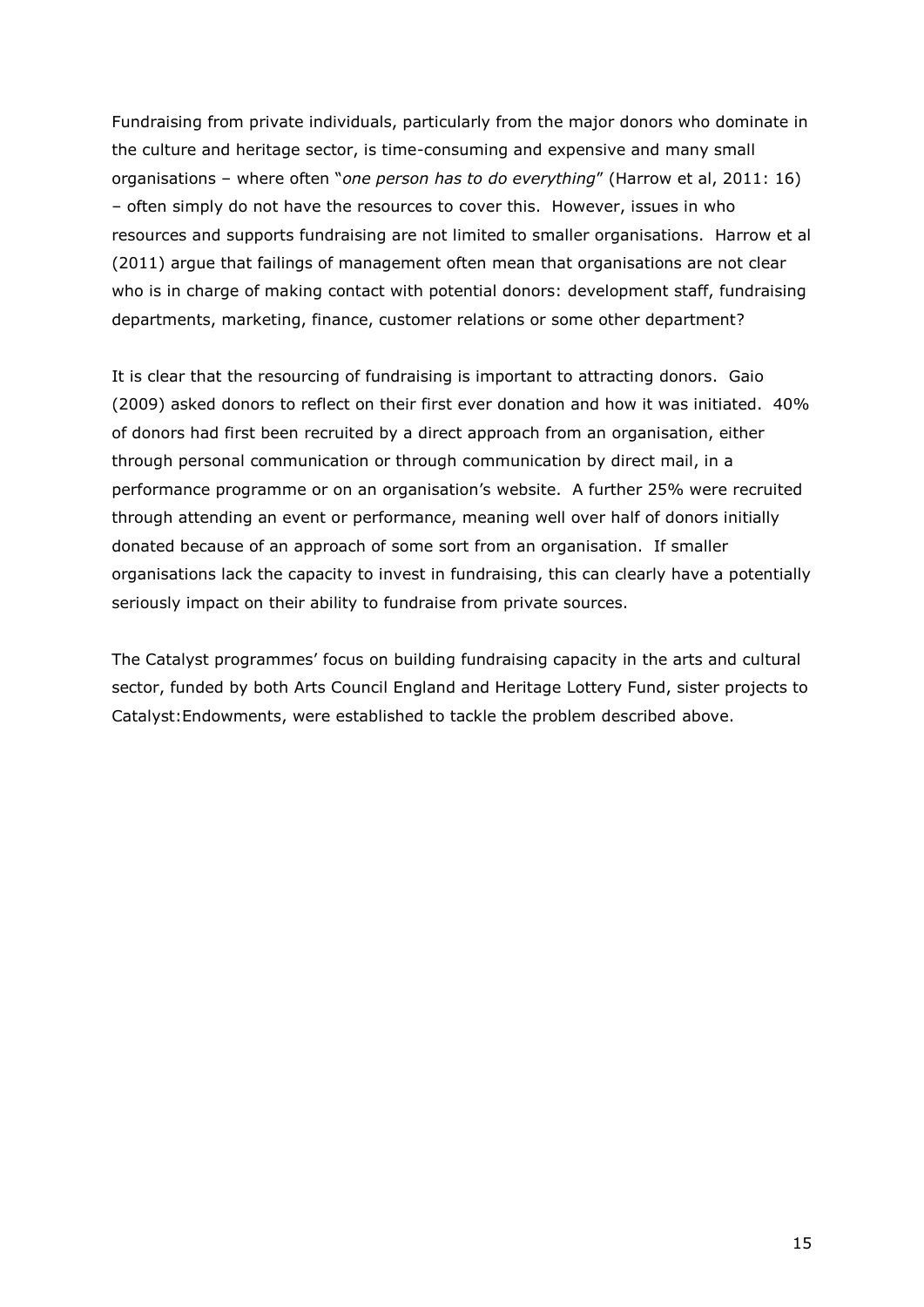### **London and the Regions**

In 1959, Lord Bridges" report on arts funding for the Gulbenkian Foundation *Help for the Arts* (Bridges, 1959) called for policy makers to encourage funders to address the disparity between the amount of arts and cultural funding directed towards Londonbased organisations and the amount directed towards those outside the capital (Stanziola, 2011). The picture that emerges from a range of sources is that a concentration of private investment in culture and heritage organisations on London continues to persist. The Campaign for Private Giving (2008) estimates that around 69% of the private investment made to culture and arts organisations goes to organisations in London and the South East, while Mermiri (2011) estimates the figure to be 68%. The concentration on London is even more pronounced when only individual giving is considered – in 2010-11, 89.9% of individual giving to culture and heritage went to organisations in London, compared to 67.8% of business support and 73.1% of foundation and trust support (Arts and Business, 2012). This is evident too from the average amount of individual giving that organisations in London receive compared to those elsewhere, with the average London based organisation receiving £266,000 worth of individual donations compared to an average of £77,000 in the UK as a whole (Mermiri, 2011).

However, we must be wary not to see the London-bias as being separate from the issue of size of organisation, with Stanziola (2006) estimating that from 1993 to 2005, at least half of the total private investment in culture and heritage organisations went to no more than 30 London-based organisations. Méndez-Carbajo and Stanziola (2008) consider this finding to present a challenge to what they term the "*London Effect*" (165), with their analysis of longitudinal data suggesting that being successful at private fundraising in the UK cultural sector is not significantly associated with the region where the organisation is based. They suggest that rather than private funding being concentrated on London itself, it is rather concentrated on a few very large cultural and heritage organisations, most of whom are located in London and have an annual turnover of more than £5 million Méndez-Carbajo and Stanziola, 2008).

While the existence of a London Effect has been challenged, there are still reasons why culture and heritage organisations outside of London and the South East do not attract so much private investment. Méndez-Carbajo and Stanziola (2008) note that private funding for culture is likely to concentrate in urban areas with solid cultural infrastructure and with other cultural and heritage organisations for neighbours. This cultural infrastructure makes these organisations more attractive to private funders, compared to organisations based in smaller cities or regions (Méndez-Carbajo and Stanziola, 2008).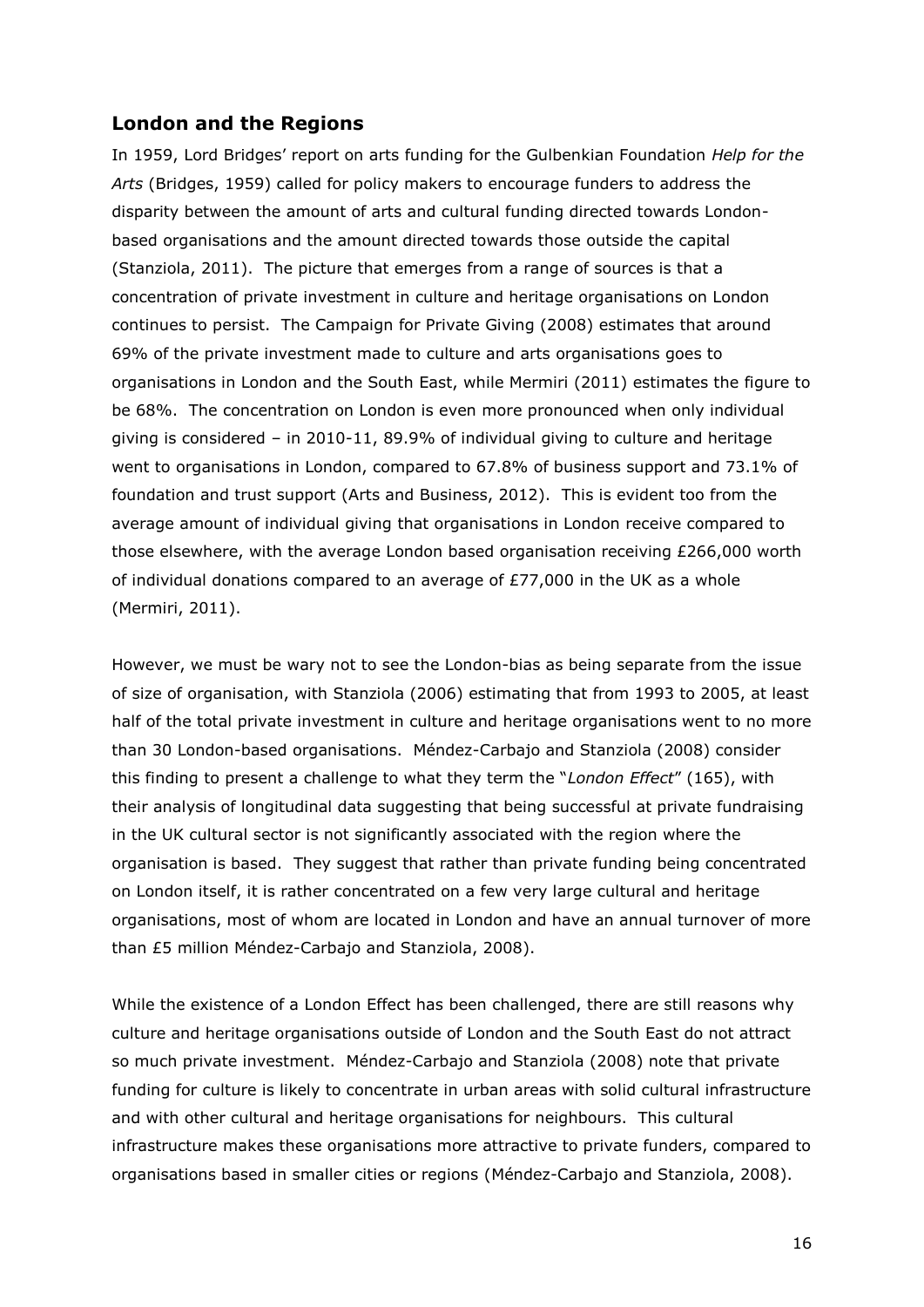While this is the case for private funding, it is not so much the case for government support for culture and heritage organisations, which is often linked to regeneration agendas and the renewal and empowerment of rural and post-industrial regions (Méndez-Carbajo and Stanziola, 2008). Lower population density in rural areas and outside of London and the South East also impacts on the ability of culture and heritage organisations in these regions to fundraise effectively (DCMS, 2011). This is borne out by data from Bagwell et al (2013) which shows that the average donation in London and the South East - by both mainstream and high-income donors - was lower than in other regions, suggesting that it is a larger pool of donors, rather than more generous individuals, that sustains London's dominance, to the extent that it exists.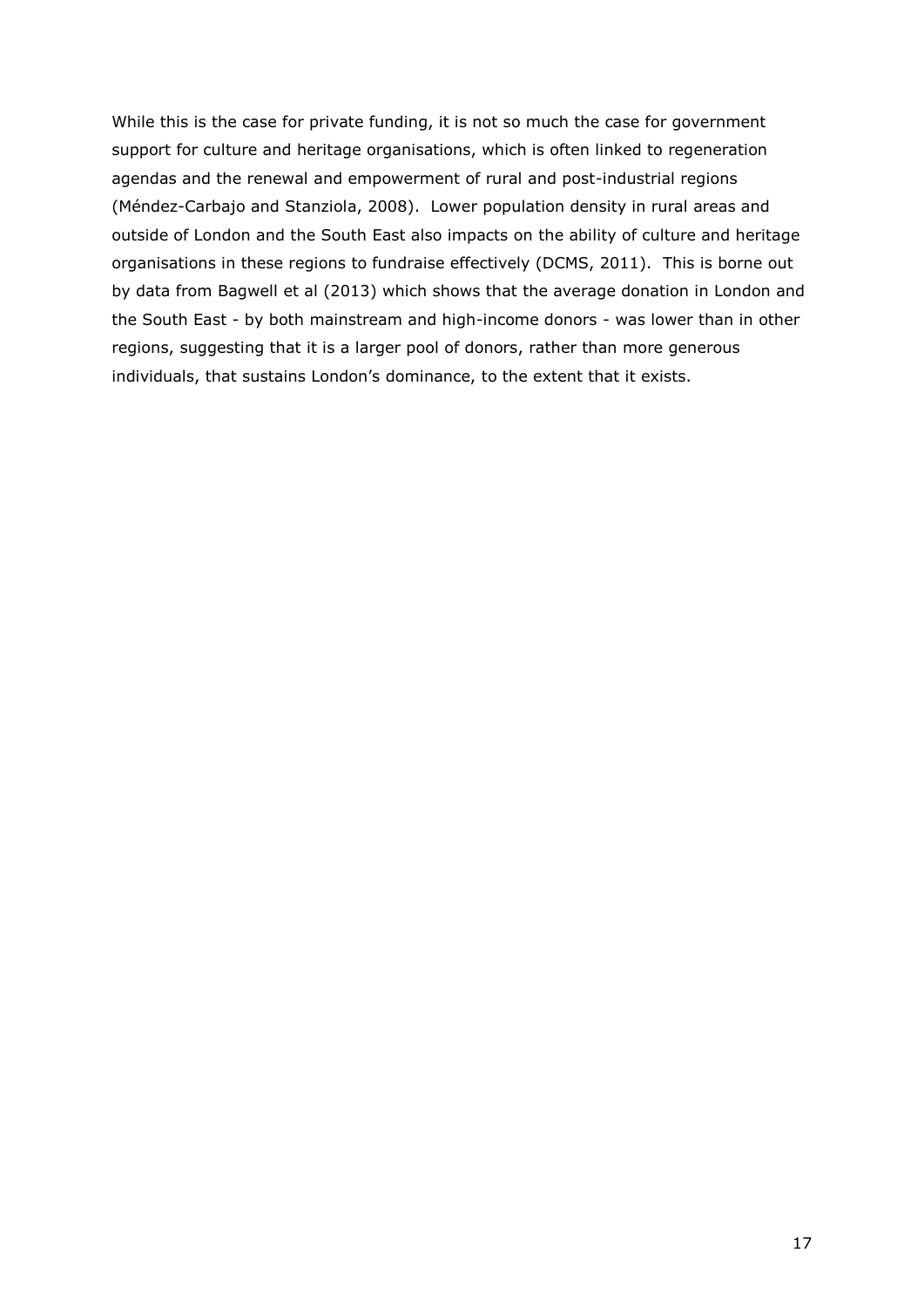## **Why donors give (and don't give) to heritage organisations**

This final section looks at the motivation behind giving to culture and heritage organisations. We have already seen the importance of an interest in and personal connection with the organisation that an individual donates to. Breeze (2010) looked at how donors chose charities and concluded that, whilst donors often hold expectations that causes will serve "the needy", in reality their giving decisions are driven more by donors' taste than by recipients' needs. Thus key factors behind choosing which causes to support are donors" interests and passions, personal experiences, perceptions of charities" competence and a desire for personal impact.

This section now looks at two particular aspects of how donors engage with culture and heritage organisations: venture philanthropy and use of evidence and impact measures.

#### *Venture Philanthropy*

While the "Holy Grail" for many culture and heritage organisations is to be given private funding with no restrictions on how it can be spent, major donors are often keen to be heavily involved in the spending of their donated monies (Cluff, 2009). This approach to giving has been termed "venture philanthropy", and refers to a method whereby the organisation receives not just money but also management support and expertise. It is in theory an active approach to philanthropy that involves the giving of skills as well as money and allows donors to be involved in all stages of their gift"s impact (Lincoln and Saxton, 2012). Put simply, the idea behind venture philanthropy stems from the belief that,

"*Many major donors do not want just to be told an organisation's solution to a particular problem. Rather they want to be part of genuinely creating the solution.*" (Cluff, 2009: 373)

Venture philanthropists want to see a return of clear social benefits on their investment in culture and heritage organisations, and they want to have a say in how this is delivered (Bagwell, 2012). Organisations too are keen for this involvement, as the Campaign for Private Giving argues,

"*People who have been successful should be encouraged to show philanthropic leadership, giving of their time and expertise, and encouraging their employees to do the same. Working with a cultural organisation should become part of an individual's career development, encouraging both creativity and a sense of civic responsibility. And it doesn't have to stop there. There needs to be a new generation of "venture philanthropists", setting up their own charitable organisations and applying their business acumen to the world of culture and the arts*." (Campaign for Private Giving 2008: 15)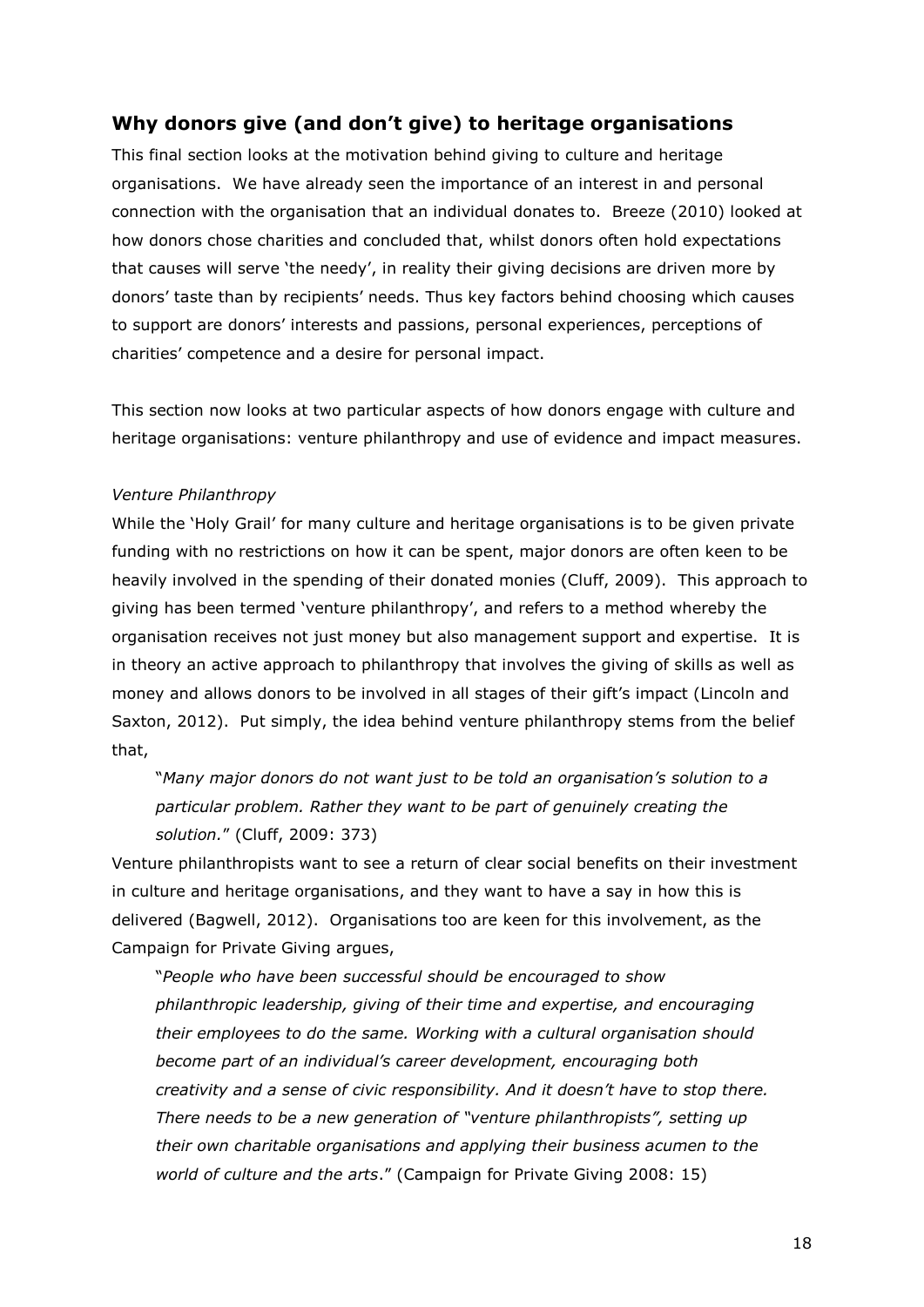The additional benefits of venture philanthropy may go beyond the expertise offered to recipents – there is also evidence that donors who give both time and money to an organisation give a higher average donation than those who only give money (Bagwell et al, 2013).

### *Evidence and Impact*

Bagwell et al (2013) found that 63% of donors to cultural and heritage organisations said that they pay close or extremely close attention to how their donations are being used, with 58% of mainstream and 61% of high income donors also being interested in the impact that their donation will have. Similarly, trusts and foundations looking to increase the impact of their limited resources will be looking for recipient organisations that can prove they can efficiently reach and benefit a large number of people (Méndez-Carbajo and Stanziola, 2008). This supports Kressner Cobb"s (2002) argument that culture and heritage organisations need to do more to show the impact of their work, to show how what they are doing can, "change lives" (140). Bagwell et al (2013) suggest that there is a significant opportunity to increase donations if culture and heritage organisations can provide evidence of their impact and explain how donations are used.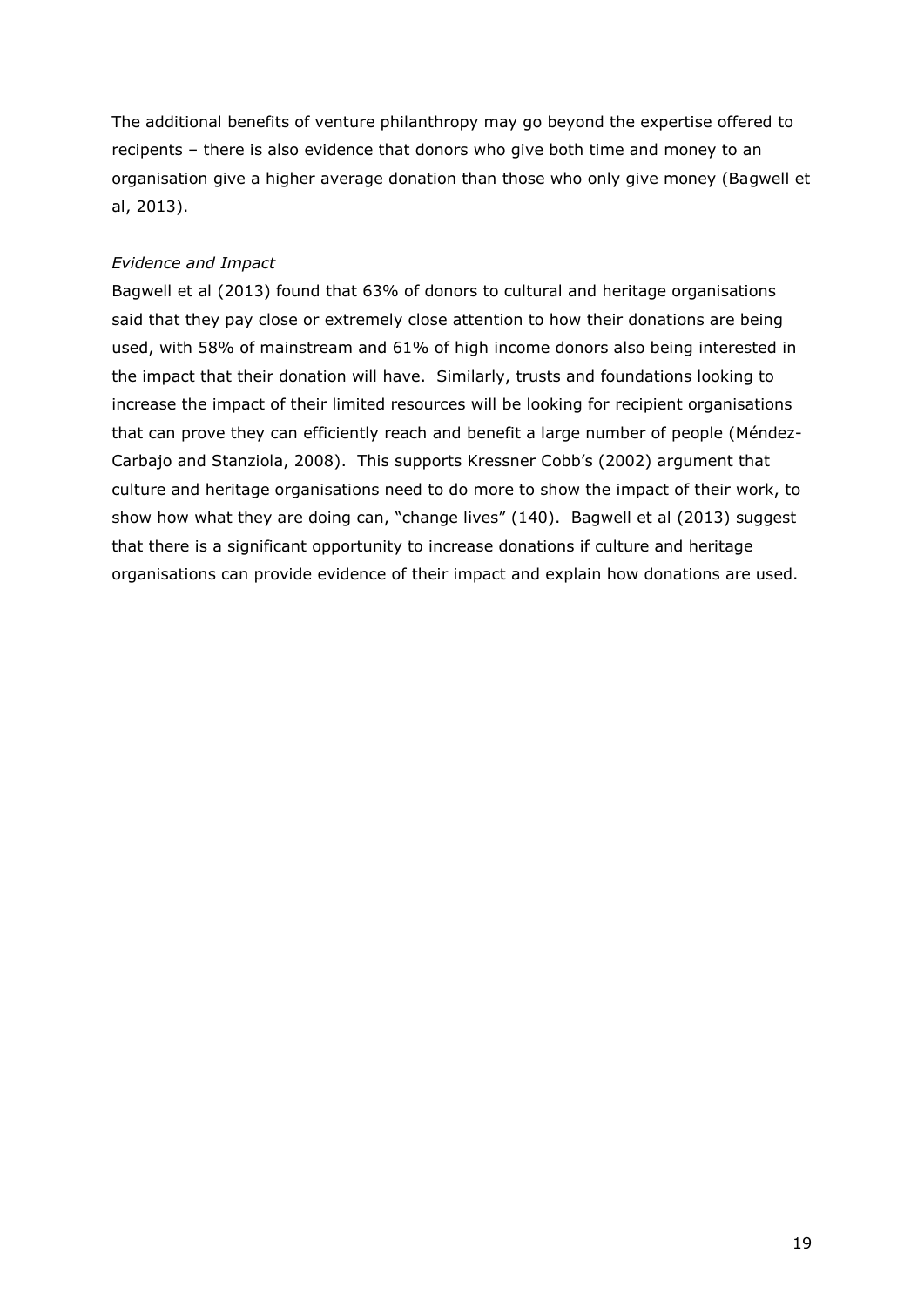### **Summary and conclusions**

This review has presented an overview of the state of private giving in the United Kingdom and looked specifically at the extent and nature of donations to organisations across the heritage and cultural sectors. Whilst the data is not unanimous, it appears that the proportion of the British population regularly giving to charity has fallen in the past three years, as has the amount each donor gives. As such, the estimated total amount given to charity in 2011-2012 was the smallest since NCVO and CAF began collecting data in 2004-2005. The total value of major donor giving also fell in this period, although the total number of million pound donors rose in this period (Breeze, 2012). Looking at the cultural and heritage sectors, only 16% per cent of funding in 2009-10 came from private sources (Mermiri, 2011). Of this, 55% came from individual giving, the remainder made up of a mix of business support and funding from foundations and trusts (Mermiri, 2011). Within the cultural and heritage sector, a small number of very large organisations with big membership schemes attract a significant proportion of private investment. Other, potentially less mainstream, organisations struggle to attract individual donations (Wilkerson, 2012). As a whole, the cultural and heritage organisations receive a small proportion of total private investment in charitable organisations, although they attract a greater proportion of major donors than they do of standard-level donors.

The golden tripod (Mermiri, 2011; Staniziola, 2011; Srakar and Čopič, 2012) of cultural and heritage organisations, it is argued, involves organisations being in receipt of broadly equal amounts of income from public funding, private investment and earned income. Having such a funding model should help organisations to be resilient to economic challenges. Bound up with the concept of the golden tripod are debates as to whether public funding crowds-in or crowds-out other forms of funding. Evidence on this is mixed, with Stanziola (2011) arguing that public funds crowd-out while Mermiri (2011) and Srakar and Čopič (2012) suggest that there is no significant relationship between public and other forms of funding. However, considering the decline in public funding available since 2010, we can envisage that Lottery rather than Government funding will provide the majority of the public leg of the golden tripod in future years. As government Funding falls, Lottery sources may be in a position to make up some of the shortfall. In doing so, funders should consider how their funding is contributing to the golden tripod for organisations: how can raising funds from private sources and foundations be incentivised and supported by Lottery funders, rather than being seen as an unaffordable and risky venture? As the ECROYS (2013) report outlines, while some organisations have been very successful in attracting partnership funding, over half of the organsiations surveyed are struggling to find match funding partners. Nonetheless,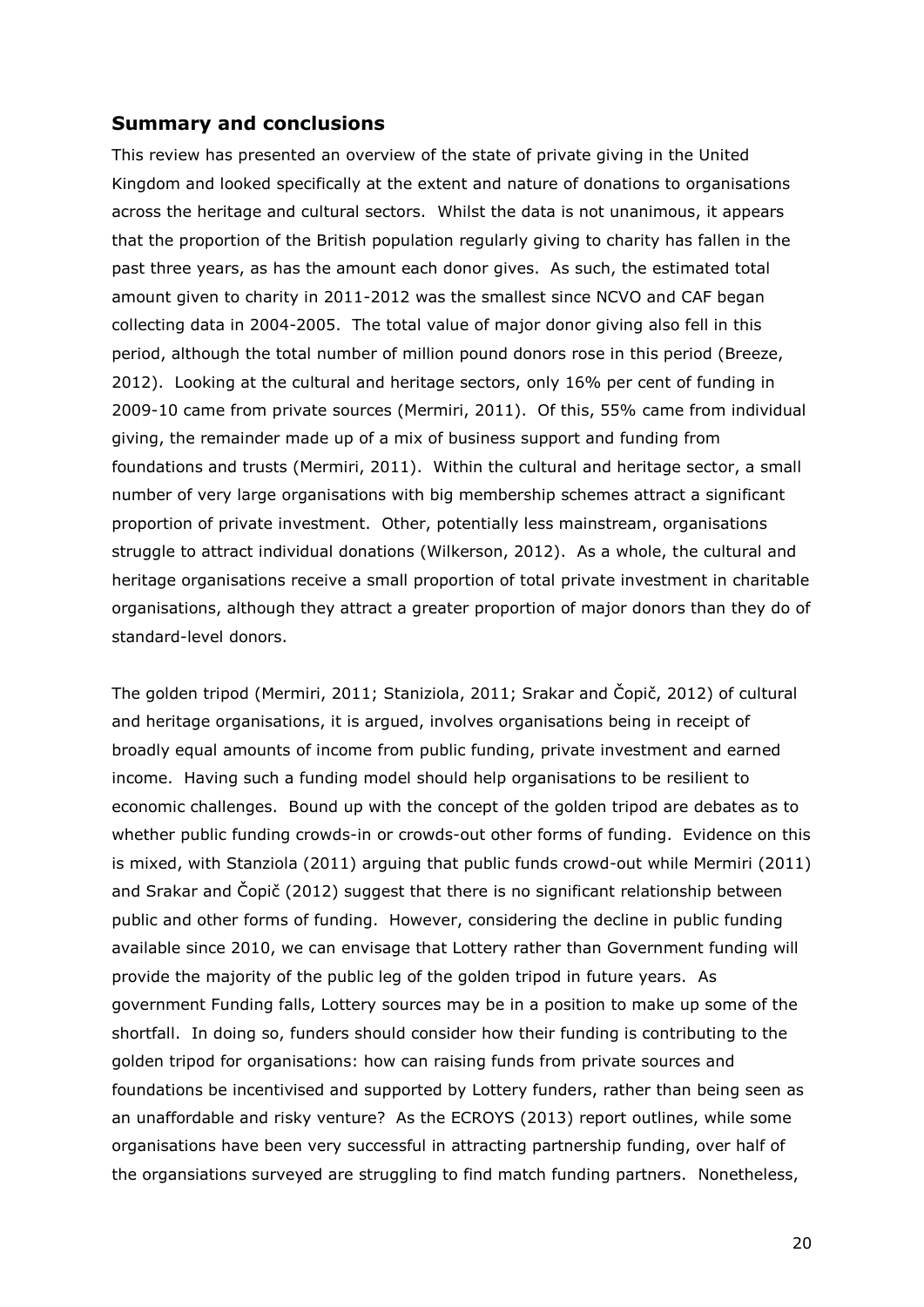the concept of the golden tripod suggests that partnership funding and the encouraging of investment from a range of sources should be a key component of Government funding.

The ability, or perceived ability, of organisations to attract funding also comes out of this literature review as an important factor in the funding of cultural and heritage organisations. The size of organisations (Méndez-Carbajo and Stanziola, 2008; Mermiri, 2010; 2011) affects the extent to which an organisation can afford to invest in fundraising, and while DCMS (2011) encourages organisations to become more commercially aware, widespread acceptance of this theory is not always aligned with the reality in practice. Harrow et al (2011) outline that in the scramble for scarce funding resources, larger organisations are far better equipped to secure funding. In many small organisations, paid staff may have to fulfil multiple roles, and are as such unable to devote the necessary time to attracting funding. The smallest organisations without any pad staff are clearly in an even more difficult position. Location of organisations is also a significant factor in attracting funding, with organisations outside of London and other major cities being less likely to secure funding, although how far this can be separated from size of organisation – as many large organisations have headquarters in London – is debatable. What is clear is that the struggle to attract funding may be less to do with a lack of available donors and more the result of an organisation's inability to solicit donations/funding successfully. Capacity building in this regard, creating a wider range of organisations with the skills and institutional commitment to attract all types of donor, should result in a broader range of economically sustainable organisations in the cultural and heritage sector.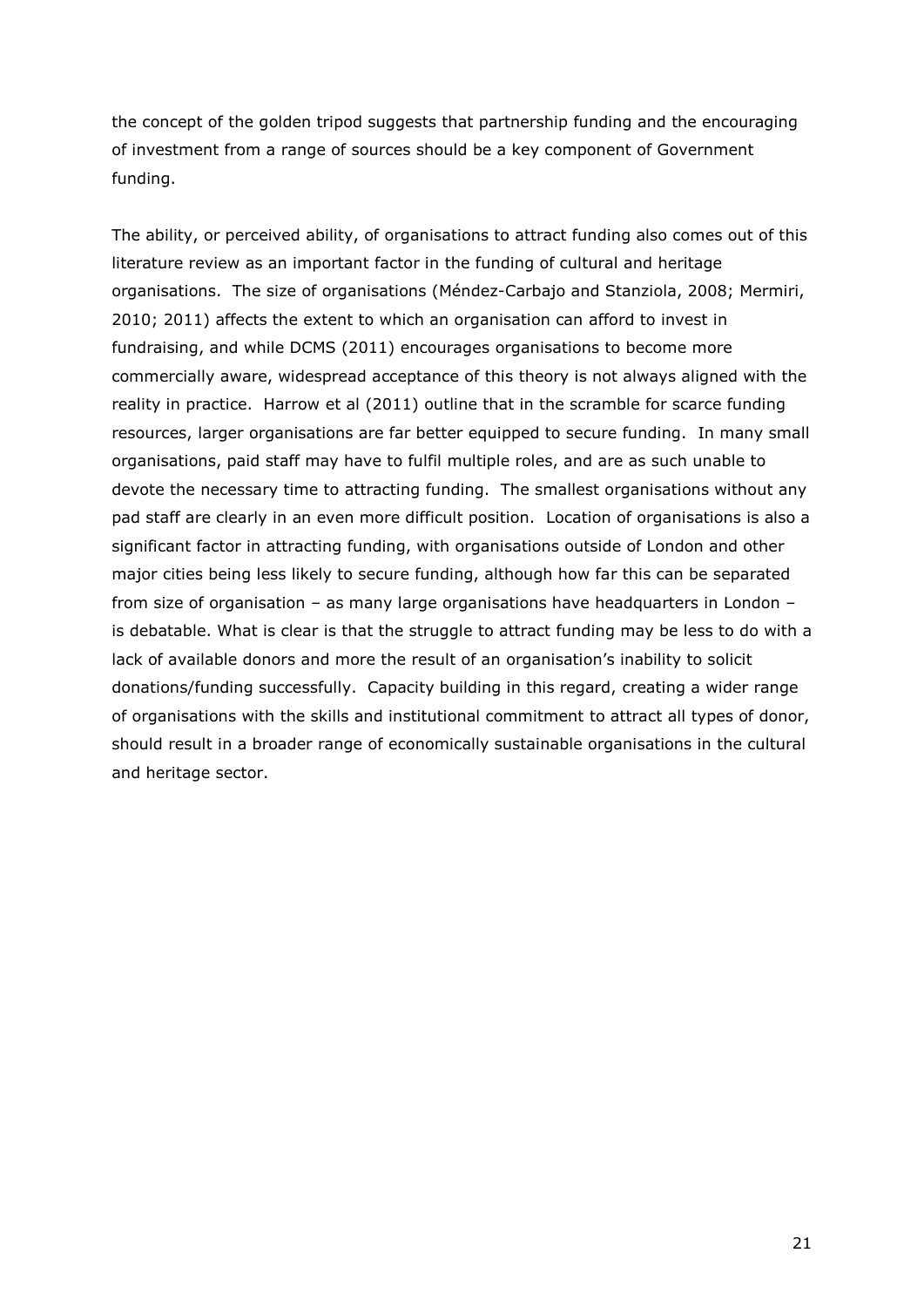# **Appendix 1: Resources for giving data**

The sources listed below have been used in producing this literature review and may be useful to those wishing to keep up to date with the state of private giving to culture and heritage organisations in the United Kingdom.

### *Annual Reports*

- UK Giving Report (CAF/NCVO)
- Arts and Business Private Investment Culture
- Million Pound Donors Report (Centre for Philanthropy/Coutts)
- NCVO Civil Society Almanac
- Community Life Survey (Cabinet Office)

#### *Other Sources*

- Arts Quarter Reports
- Cultural Trends Journal
- The Journal of Arts Management, Law, and Society
- Nonprofit and Voluntary Sector Quarterly
- Third Sector Research Centre

### *Online Resources*

http://uk.artshub.com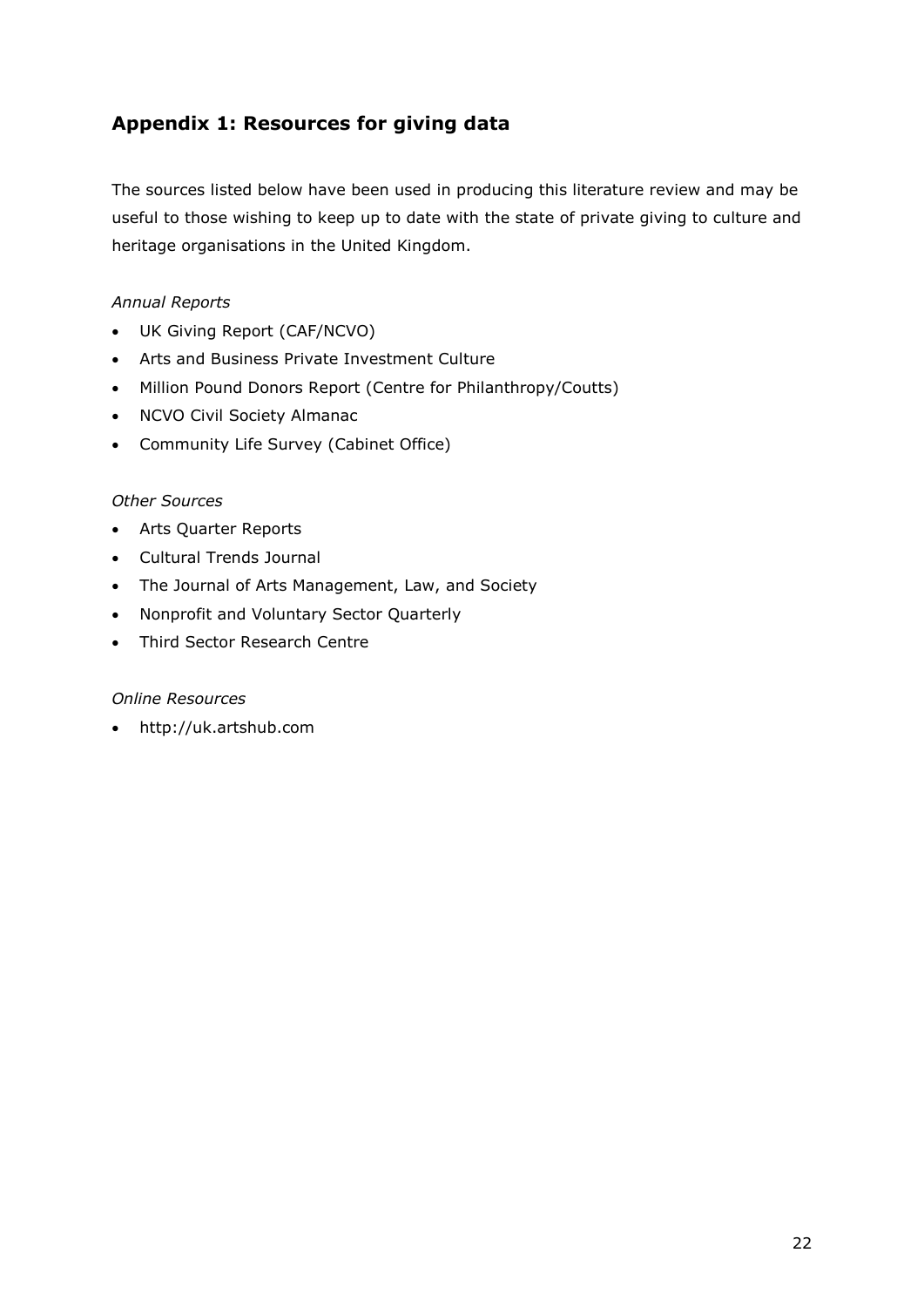## **Appendix 2: References**

Andreoni, J. and Payne, A. (2003), Do government grants to private charities crowd out giving or fundraising?, *American Economic Review*, 93(3): 792-812.

Arts and Business. (2012), *Where is Private Investment to the Arts Going?*, London: Arts and Business.

Bagwell, S. (2012) *Social Investment: An Introduction*. London: New Philanthropy Capital.

Bagwell, S., de Las Casas, L., van Poortvliet, M. and Abercrombie, R. (2013) *Money for Good UK: Understanding donor motivation and behaviour*. London: New Philanthropy Capital.

Bertacchini, E., Santagata, W. and Signorello, G. (2011), Individual Giving to Support Cultural Heritage, *International Journal of Arts Management*, 13(3): 41-55.

Breeze, B. (2012) *The Coutts Million Pounds Donors Report 2012*. London: Coutts.

Breeze, B. (2010) *How Donors Choose Charities*. Centre for Giving and Philanthropy: London.

Bridges, L. (1959) Help for the Arts: A Report to the Calouste Gulbenkian Foundation. London: Calouste Gulbenkian Foundation.

Cabinet Office. (2010), *National Survey of Charities and Social Enterprises*, Cabinet Office: London.

Campaign for Private Giving. (2008) *Private Giving for the Public Good*. London: National Museum Directors' Council.

Cluff, A. (2009) Dispelling the myths about major donor fundraising, *International Journal of Nonprofit and Voluntary Sector Marketing*, 14: 371-377.

Department for Culture, Media and Sport. (2005) *A Giving Culture: Getting the best out of the relationship between the VCS and DCMS*. London: DCMS.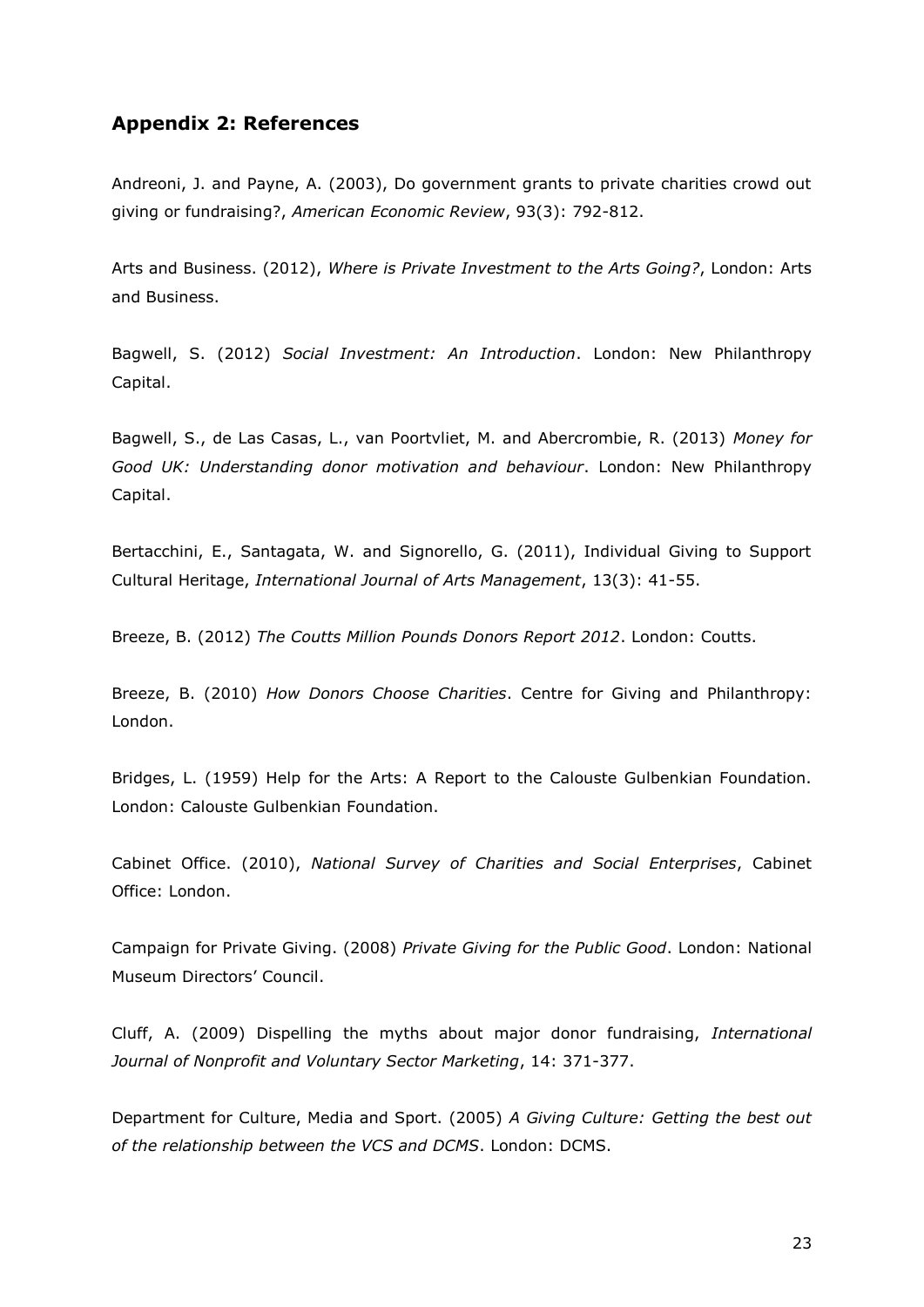Department for Culture, Media and Sport. (2011) *Funding of the arts and heritage: Third Report of Session 2010-11*. London: DCMS.

ECROYS. (2013) *Partnership Funding for Heritage Lottery Fund Projects*. London: ECROYS.

FreshMinds. (2008). *Business models and financial instruments for the museums, libraries and archives sector: Review of the literature and survey results*. London: Museums, Libraries and Archives Council.

Gaio, A. (2009) *Local Pride: Individual Giving to the Arts in England: A study into donor motivation*. London: Arts and Business.

Harrow, J., Jung, T., Pavey, H. and Scott, J. (2011) *Donor cultivation in theory and practice: A Centre for Giving and Philanthropy/Arts and Business Scotland Discussion Paper*. London: CGAP.

Kressner Cobb, N. (2002), The New Philanthropy: Its Impact on Funding Arts and Culture, *The Journal of Arts Management, Law, and Society*, 32(2): 125-143.

Lincoln, S. and Saxton, J. (2012) *Major Donor Giving Research Report: A synthesis of the current research into major donors and philanthropic giving*. London: nfpSynergy.

Low, N., Butt, S., Ellis Paine, A. and Davis Smith, J. (2007), *Helping Out: A National Survey of Volunteering and Charitable Giving*, London: Cabinet Office.

Méndez-Carbajo, D. and Stanziola, J. (2008), Patterns of inequality in private funding of culture across the UK, *Cultural Trends*, 17(3): 165-179.

Mermiri, T. (2010), *Arts philanthropy: the facts, trends and potential*. London: Arts and Business.

Mermiri, T. (2011), Private investment in culture: the sector in and post recession, *Cultural Trends*, 20(3): 257-269.

NCVO and CAF. (2012), *UK Giving 2012: An overview of charitable giving in the UK, 2011/12*. London: NCVO.